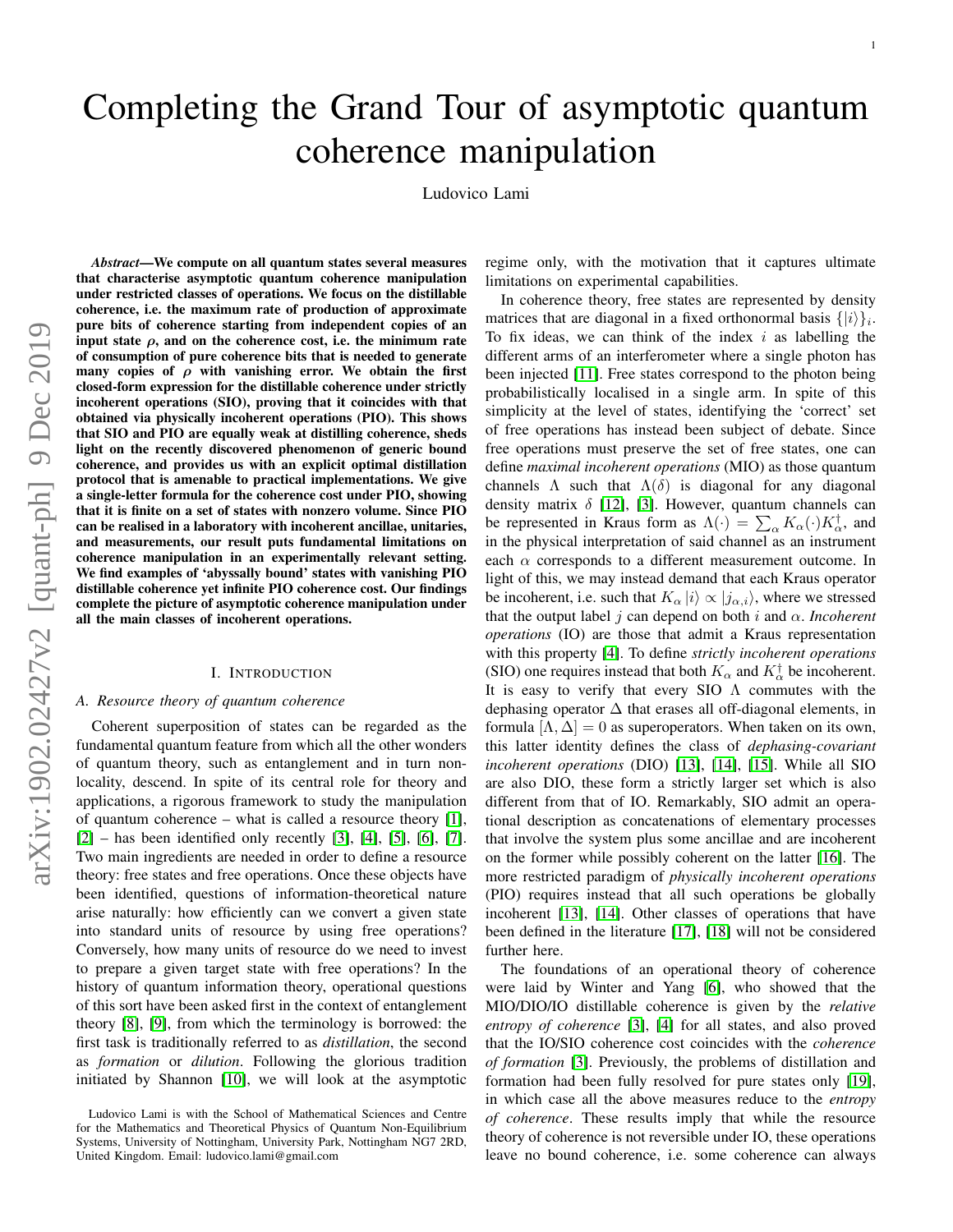be distilled from states with nonzero cost. This is in stark contrast with the existence of bound states in other resource theories, most notably that of entanglement under either local operations and classical communication (LOCC) [\[20\]](#page-17-19). Later, Chitambar [\[21\]](#page-17-20) showed that coherence becomes a reversible resource theory when the free operations are taken to be MIO and even DIO. This significant strengthening of the general result in [\[1\]](#page-17-0) entails that the same relative entropy of coherence characterises the MIO/DIO coherence cost.

As it appears from Table [I,](#page-1-0) this wealth of results leaves however three main questions open, namely the evaluation of the SIO and PIO distillable coherence, and that of the PIO coherence cost. For pure states, it is known that the first two quantities coincide once again with the entropy of coherence [\[19\]](#page-17-18), [\[13\]](#page-17-12), [\[14\]](#page-17-13), while in [\[13\]](#page-17-12), [\[14\]](#page-17-13) it is also shown that all pure states that are not maximally coherent cannot be prepared via PIO starting from coherence bits, i.e. their PIO coherence cost is infinite. Notable progress on the problem of asymptotic SIO distillation of mixed states was presented in [\[22\]](#page-17-21), where an SIO bound coherent state was constructed for the first time. Such state has provably zero SIO distillable coherence yet nonzero cost. While this is arguably surprising, what is even more surprising is that, unlike in entanglement theory, SIO bound entanglement is a *generic* phenomenon, meaning that almost all states, in a measuretheoretic sense, are SIO (and hence PIO) bound coherent [\[23\]](#page-17-22). A full understanding of SIO/PIO distillable coherence and of PIO coherence cost has however remained out of reach so far.

# *B. Our contributions*

In this paper we tackle and solve the three aforementioned problems (Table [I\)](#page-1-0). First, we give an easily computable, analytical formula for the SIO/PIO distillable coherence that we dub *quintessential coherence*. This substantiates the claims of [\[23\]](#page-17-22), solves the conjecture that was proposed in the first version of that manuscript, and answers a question raised already in [\[6\]](#page-17-5), [\[14\]](#page-17-13), [\[16\]](#page-17-15). Our result show that SIO and PIO, while behaving radically differently at the single-copy level [\[14\]](#page-17-13), possess the same distillation power in the asymptotic regime. This is especially remarkable given that several preliminary results seemed to rather indicate a substantial equivalence between SIO and IO. For instance, SIO are as powerful as IO in pureto-pure state transformations [\[24\]](#page-17-23), [\[25\]](#page-17-24) and in (asymptotic) coherence dilution [\[6\]](#page-17-5); they perform no worse than DIO at probabilistic distillation from pure states [\[26\]](#page-17-25). Sometimes even the largest set of MIO does not give any advantage over SIO: this is the case e.g. for one-shot distillation from pure state [\[27\]](#page-17-26) and for assisted distillation [\[28\]](#page-17-27). All this evidence has indeed led some authors to speculate that the SIO and IO distillable coherence may be equal [\[6\]](#page-17-5), while some others advocated the importance and centrality of SIO in light of their strong operational interpretation [\[16\]](#page-17-15). In this work we settle all these questions by quantifying exactly the SIO distillable coherence on all states, and showing that – somewhat unfortunately – it coincides with that obtainable with the much more restricted set of PIO. While the direct part of our statement is proved in a relatively intuitive way, the main technical challenge lies

2

in establishing the converse. To achieve this, we introduce a whole family of coherence monotones tailored to SIO, connect them to the smooth conditional max-entropies of some *classical* random variables derived from the underlying quantum state, and conclude by applying a tweaked version of the asymptotic equipartition property.

Our second contribution is a single-letter formula for the PIO coherence cost that resembles the coherence of formation, except that the only allowed states in the convex decomposition are uniformly coherent on a subset of indices: we dub such a quantity the *uniform coherence of formation*. Our findings demonstrate that the set of states with finite PIO coherence cost has nonzero volume, as it contains a whole ball centred around the maximally mixed state. This somehow counterintuitive result is in spite of the fact that all pure states but the maximally coherent ones have infinite PIO coherence cost [\[13\]](#page-17-12). Again, the crux of the argument is the proof of the converse. In fact, we are unable to decide whether the uniform coherence of formation obeys some form of *asymptotic continuity*, which is a notoriously instrumental property for establishing a converse statement. We circumvent this difficulty by proving and exploiting its superadditivity and lower semicontinuity instead; to the best of our knowledge, this proof strategy is relatively original and may be of independent interest.

|            | Operations Distillable coherence Coherence cost |                       |
|------------|-------------------------------------------------|-----------------------|
| MIO        | $C_r$                                           | $C_r$                 |
| DIO        | $C_r$                                           | $C_r$                 |
| IO         | $C_r$                                           | $C_f$                 |
| <b>SIO</b> | Q                                               | $C_f$                 |
| PIO        | Q                                               | $C_{I}^{\mathcal{U}}$ |

TABLE I

<span id="page-1-0"></span>THE DISTILLABLE COHERENCE AND COHERENCE COST UNDER THE MAIN CLASSES OF FREE OPERATIONS. SEE EQ. [\(9\)](#page-3-0), [\(8\)](#page-3-1), [\(13\)](#page-3-2), AND [\(15\)](#page-3-3) FOR DEFINITIONS. THE MIO/DIO/IO DISTILLABLE COHERENCE AND THE IO/SIO COHERENCE COST WERE COMPUTED IN [\[6\]](#page-17-5) (SEE ALSO [\[27\]](#page-17-26), [\[21\]](#page-17-20)), WHILE THE MIO/DIO COHERENCE COST WAS FIRST DETERMINED IN [\[21\]](#page-17-20). OUR CONTRIBUTION IS TO FILL IN THE LAST THREE ENTRIES OF THIS TABLE, HIGHLIGHTED IN GREY. SEE THEOREMS [3](#page-3-4) AND [4,](#page-3-5) PROVEN IN SECTIONS [V](#page-7-0) AND [VI.](#page-11-0)

The rest of the paper is structured as follows. In Section [II](#page-2-0) we introduce the reader to the theory of quantum coherence and state our main results formally. Section [III](#page-4-0) describes the SIO distillation protocol found in [\[23\]](#page-17-22). In Section [IV](#page-5-0) we introduce a new family of SIO monotones, which are subsequently used in Section [V](#page-7-0) to establish the optimality of said distillation protocol, thus calculating the SIO distillable coherence on all states. In the subsequent Section [VI](#page-11-0) we tackle and solve the question of computing the PIO coherence cost. Finally, in Section [VII](#page-16-0) we discuss our results, draw our conclusions and present some open problems and directions for future research.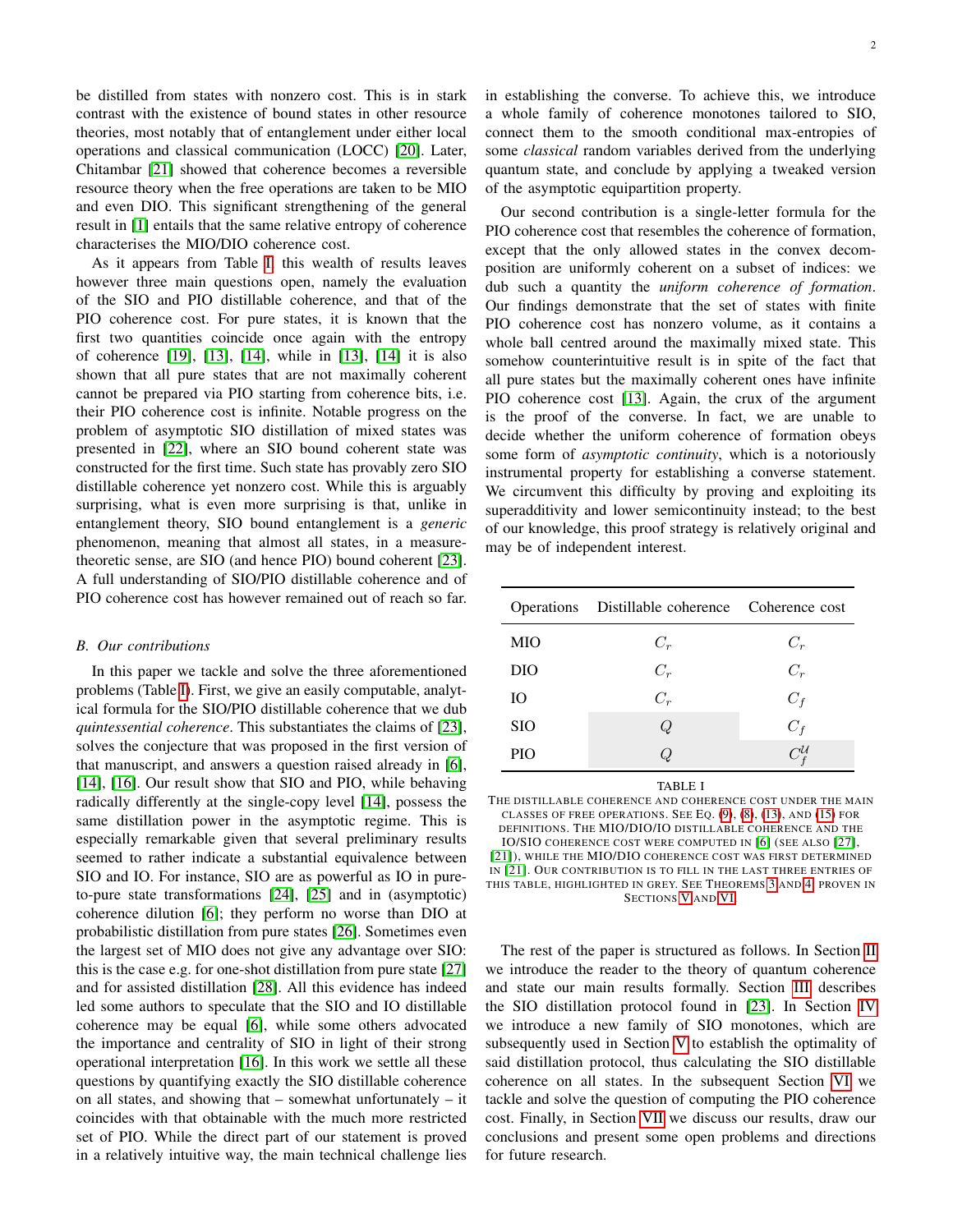# II. MAIN RESULTS

# <span id="page-2-0"></span>*A. Basic definitions*

We consider a d-dimensional quantum system whose Hilbert space  $\mathbb{C}^d$  is spanned by some preferred basis  $\{|i\rangle\}_{i=1,\dots,d}$ , referred to as the *incoherent* (or *computational*) *basis*. As already mentioned, we can imagine that the state  $|i\rangle$  represents a single photon localised in the  $i$ -th arm of an interferometer. A generic *incoherent state* will be represented as a diagonal density matrix  $\delta = \sum_{i=1}^d \delta_i |i\rangle\langle i|$ , where the coefficients  $\delta_i \ge 0$ form a probability distribution. A pure state of the form

$$
|\Psi\rangle = \frac{1}{\sqrt{k}} \sum_{j \in J} e^{i\theta_j} |j\rangle , \qquad (1)
$$

where  $J \subseteq [d] := \{1, \ldots, d\}$  is a subset of indices of cardinality  $|J| = k$  and  $\theta_j \in \mathbb{R}$  are phases, is called a *uniformly coherent state* of size k. Such states are particular examples of the more general class of  $k$ -coherent states studied in [\[29\]](#page-17-28). Customarily, a uniformly coherent state of size  $d$  is called a *maximally coherent state*. In what follows, we will denote by  $\mathcal{U}_k$  the sets of uniformly coherent states of size  $k$ , and we will also set

$$
\mathcal{U} := \bigcup_{k=1}^{d} \mathcal{U}_k , \qquad (2)
$$

pure states in  $U$  being generically referred to as uniformly coherent.

A maximally coherent state of a single qubit is usually called a *coherence bit*. For the canonical choice of all phases equal to zero, we can write it as  $|\Psi_2\rangle := \frac{1}{\sqrt{2}}$  $\frac{1}{2}$  (|0) + |1)). In what follows, for a generic pure state  $|\phi\rangle$  we will denote the corresponding density matrix as  $\phi := |\phi\rangle\langle\phi|$ .

 $A \, d \times d'$  matrix K is said to be an *incoherent operator* if  $K|i\rangle$  is proportional to some vector of the incoherent basis on  $C^{d'}$ , i.e.  $K|i\rangle = c_i |f(i)\rangle$  for some function  $f : [d] \rightarrow [d']$ and some complex-valued function  $c : [d] \to \mathbb{C}$ . With this definition, it is elementary to show that *incoherent unitaries* are those that can be written as a product of a permutation and a diagonal matrix, in formula  $U = \sum_j e^{i\theta_j} |\pi(j)\rangle\!\langle j|$ . Similarly, *incoherent projectors* are of the form  $\Pi_I := \sum_{i \in I} |i\rangle\langle i|$  for some subset of indices  $I \subseteq [d]$ . We remind the reader that a generic quantum channel<sup>[1](#page-2-1)</sup> can be written in *Kraus form* as

<span id="page-2-2"></span>
$$
\Lambda(\cdot) = \sum_{\alpha} K_{\alpha}(\cdot) K_{\alpha}^{\dagger} , \qquad (3)
$$

where we assume without loss of generality that the range of the index  $\alpha$  is finite. Here we will mainly care about two classes of incoherent operations, that we set out to define now. After stating the mathematically precise definitions, we will elaborate on the physical and operational motivations behind it. As explained in [\[23,](#page-17-22) SM, Eq. (S9)], up to 'lifting and compressing' input and output by means of incoherent isometries and incoherent projectors, we can without loss of

generality look at the case where input and output dimension coincide.

Definition 1 ([\[6\]](#page-17-5)). *A* strictly incoherent operation *(SIO) is a quantum channel that admits a Kraus representation as in Eq.* [\(3\)](#page-2-2), where for each  $\alpha$  *both*  $K_{\alpha}$  *and*  $K_{\alpha}^{\dagger}$  *are incoherent.* 

Remark 1. In other words, an SIO acts as

<span id="page-2-4"></span>
$$
\Lambda(\cdot) = \sum_{\alpha} U_{\pi_{\alpha}} D_{\alpha}(\cdot) D_{\alpha}^{*} U_{\pi_{\alpha}}^{\mathsf{T}} , \qquad (4)
$$

where the  $\pi_{\alpha} \in S_d$  are permutations,  $U_{\pi_{\alpha}} := \sum_{i=1}^d |\pi_{\alpha}(i)\rangle \langle i|$ are the unitaries that implement them, and  $D_{\alpha}$  :=  $\sum_{i=1}^{d} d_{\alpha}(i) |i\rangle\langle i|$  are diagonal matrices. Observe that  $\Lambda$  is trace-preserving iff  $\sum_{\alpha} |d_{\alpha}(i)|^2 = 1$  for all  $1 \le i \le d$ .

Definition 2 ([\[13\]](#page-17-12)). *A* physically incoherent operation *(PIO) is a quantum channel* Λ *that acts as*

<span id="page-2-6"></span>
$$
\Lambda(\cdot) = \sum_{\alpha,\beta} p_{\alpha} U_{\alpha,\beta} \Pi_{\beta|\alpha}(\cdot) \Pi_{\beta|\alpha} U_{\alpha,\beta}^{\dagger} , \qquad (5)
$$

*where* p *is an arbitrary probability distribution,* Uα,β *are incoherent unitaries, and for all*  $\alpha$  *the*  $\Pi_{\beta|\alpha}$  *are incoherent projectors forming a complete measurement, meaning that*  $\sum_{\beta} \Pi_{\beta|\alpha} = 1$  *is the identity matrix.* 

Remark 2. In other words, a PIO can be thought of a convex combination of 'elementary PIO' each acting as

<span id="page-2-5"></span>
$$
\Lambda(\cdot) = \sum_{\beta} U_{\beta} \Pi_{\beta}(\cdot) \Pi_{\beta} U_{\beta}^{\dagger}, \qquad (6)
$$

where again the  $U_{\beta}$  are incoherent unitaries and the  $\Pi_{\beta}$  form a complete set of incoherent projectors.

Remark 3. We should bear in mind that all PIO are SIO, but the converse need not be true [\[13\]](#page-17-12).

SIO and PIO are meaningful because, unlike MIO, DIO, or IO, they admit explicit implementations in terms of clearly identifiable elementary operations. In the case of SIO, these elementary operations consist in [\[16\]](#page-17-15): (i) appending ancillae prepared in incoherent states; (ii) performing unitary operations on the ancilla controlled by the incoherent basis of the system; (iii) making arbitrary destructive measurements on the ancilla; and (iv) applying any incoherent unitary on the system. Instead, to implement an arbitrary PIO no ancilla is necessary, and we only need [\[13\]](#page-17-12), [\[14\]](#page-17-13) (iv) incoherent unitaries and (v) incoherent measurements, to wit, measurements represented $2$ by incoherent projectors. It is always assumed that classical randomness is available for free.

To fix ideas, it may be helpful to review how some of the above operations may be implemented within our exemplary scheme involving a single photon in a multi-arm interferometer [\[11\]](#page-17-10). If the wavelength of our photon is known with precision, incoherent unitaries in (iv) can be applied by permuting and changing the lengths of the different arms, e.g. by means of mirrors. Incoherent measurements described in (v) are also easy to implement, at least in principle: it suffices

<span id="page-2-1"></span><sup>&</sup>lt;sup>1</sup>A linear map  $\Phi: M_n(\mathbb{C}) \to M_m(\mathbb{C})$  between the algebras of complex matrices of size n (input) and m (output) is called a *quantum channel* if it is: (i) completely positive, meaning that for all integers  $k$  and all positive semidefinite matrices  $A \geq 0$  of size nk it holds that  $(\Phi \otimes id_k)(A) \geq 0$ ; and (ii) trace-preserving, i.e. such that  $\text{Tr } \Phi(X) = \text{Tr } X$  for all  $X \in M_n(\mathbb{C})$ .

<span id="page-2-3"></span><sup>&</sup>lt;sup>2</sup>In the positive-operator valued measure (POVM) formalism, a quantum measurement with outcomes indexed by a label  $i$  is represented by a (finite) collection of positive semidefinite operators  ${E_i}_i$  that add up to the identity.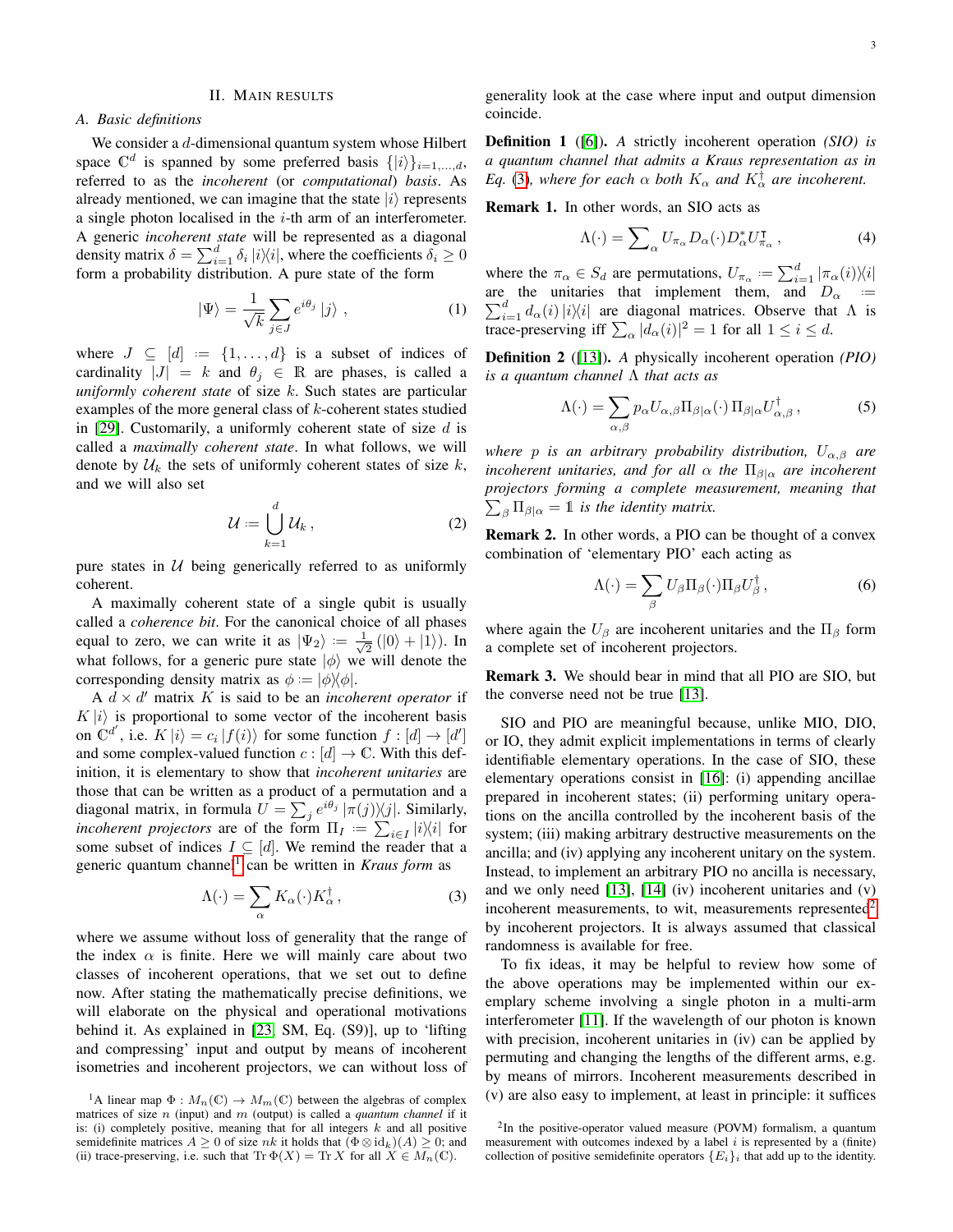to deflect different groups of arms by means of mirrors; the classical outcome is retrieved by looking at which mirror has received a kick that is compatible with the deflection in the photon's momentum. To model (iii) one can think of a setting where the experimentalist can use a one-way quantum channel to send the ancilla to a distant facility where much more powerful equipment allows for arbitrary quantum operations to be performed. Since quantum communication is only oneway but classical communication is unrestricted, any classical output produced by the equipment can be disclosed to the experimentalist, allowing them to effectively implement arbitrary destructive measurements. While controlled unitaries as in (ii) may be regarded as the most experimentally challenging, the fact that they can be accessed in the SIO framework constitutes a precise and testable assumption. We stress once more that such assumptions do not seem to be identifiable in the MIO, DIO, or IO settings.

Several useful measures of coherence have been identified and studied so far. We limit ourselves to recalling the most significant in the context of asymptotic manipulation of coherence. The *entropy of coherence* of a pure state  $\phi = |\phi\rangle\langle\phi|$ is simply defined as

$$
C(\phi) := S(\Delta(\phi)), \tag{7}
$$

where  $\Delta(\cdot) := \sum_i |i\rangle\langle i|(\cdot)|i\rangle\langle i|$  is the dephasing map, and  $S(\rho) = -\text{Tr}[\rho \log \rho]$  stands for the von Neumann entropy<sup>[3](#page-3-6)</sup>. Such a measure can be extended to all mixed states via a convex roof construction. The resulting quantity is the *coherence of formation*, defined as [\[3\]](#page-17-2)

<span id="page-3-1"></span>
$$
C_f(\rho) := \inf_{\sum_i p_i \psi_i = \rho} \sum_i p_i S\left(\Delta(\psi_i)\right),\tag{8}
$$

where the infimum is taken over all convex decompositions of  $\rho$  into pure states  $\psi_i$ . Taking another viewpoint, one could try to quantify the coherence content of a quantum state by looking at its distance from the set of incoherent states. Using as metric the relative entropy  $D(\rho||\sigma) := \text{Tr}[\rho(\log \rho - \log \sigma)]$ yields the *relative entropy of coherence*, given by [\[3\]](#page-17-2), [\[4\]](#page-17-3)

<span id="page-3-0"></span>
$$
C_r(\rho) := \min_{\delta = \Delta(\delta)} D(\rho || \delta) = S(\Delta(\rho)) - S(\rho).
$$
 (9)

We will see in the next section how these measures play a role in characterising formation and distillation processes under some relatively large classes of incoherent operations. At the same time, we will learn how to construct alternative measures that capture the essential quantitative features of coherence manipulation under the smallest sets of free operations.

## *B. SIO/PIO distillable coherence*

The process of coherence distillation consists in extracting coherence bits  $\Psi_2$  starting from a large supply of identical copies of a state  $\rho$ . Following the information-theoretical standard approach of looking at the asymptotic regime, one can define the *distillable coherence* under a set of operations

 $O$  as the maximal rate at which this process can be carried out with vanishing error:

<span id="page-3-7"></span>
$$
C_{d,\mathcal{O}}(\rho) := \sup \left\{ r : \lim_{n \to \infty} \inf_{\Lambda \in \mathcal{O}} \left\| \Lambda(\rho^{\otimes n}) - \Psi_{2^{\lfloor rn \rfloor}} \right\|_1 = 0 \right\}.
$$
\n(10)

For IO/DIO/MIO it is known that [\[6\]](#page-17-5), [\[27\]](#page-17-26), [\[21\]](#page-17-20)

<span id="page-3-8"></span>
$$
C_{d, \text{IO}}(\rho) = C_{d, \text{DIO}}(\rho) = C_{d, \text{MIO}}(\rho) = C_r(\rho) \tag{11}
$$

for all states  $\rho$ , which gives an operational interpretation to the relative entropy of coherence defined in Eq. [\(9\)](#page-3-0). Our first result allows us to evaluate the distillable coherence on the smaller classes SIO/PIO, solving a problem mentioned already in [\[6\]](#page-17-5), [\[14\]](#page-17-13), [\[16\]](#page-17-15) and filling in the two missing entries in the first column of Table [I.](#page-1-0)

<span id="page-3-4"></span>Theorem 3. *For all states* ρ*, the distillable coherence under SIO/PIO satisfies*

$$
C_{d, \text{SIO}}(\rho) = C_{d, \text{PIO}}(\rho) = Q(\rho), \qquad (12)
$$

*where the* quintessential coherence *is defined as*

<span id="page-3-2"></span>
$$
Q(\rho) := S(\Delta(\rho)) - S(\bar{\rho}),
$$
  
\n
$$
\bar{\rho} := \sum_{(i,j) : |\rho_{ij}| = \sqrt{\rho_{ii}\rho_{jj}}}
$$
\n
$$
\rho_{ij} |i\rangle\langle j|.
$$
\n(13)

The proof is presented in Section [V.](#page-7-0) Note that for most states the condition  $|\rho_{ij}| = \sqrt{\rho_{ii} \rho_{jj}}$  is met only when  $i =$ j, which implies that  $\bar{\rho} = \Delta(\rho)$  and hence that  $Q(\rho) = 0$ . This is a manifestation of the phenomenon of generic bound coherence discovered in [\[23\]](#page-17-22), where it was also observed that the only states for which  $Q(\rho) > 0$  are those that admit a rank-deficient  $2 \times 2$  principal submatrix with strictly positive diagonal.

# <span id="page-3-9"></span>*C. PIO coherence cost*

The opposite process to coherence distillation is coherence dilution. Starting from a large supply of coherence bits, we want to prepare a large number of identical copies of a target state  $\rho$  with vanishing error in the asymptotic limit. For a given class of operations  $\mathcal{O}$ , the optimal rate at which this can be accomplished is given by the *coherence cost*, defined by

<span id="page-3-10"></span>
$$
C_{c,O}(\rho) := \inf \left\{ r : \lim_{n \to \infty} \inf_{\Lambda \in \mathcal{O}} \left\| \Lambda(\Psi_{2^{\lfloor rn \rfloor}}) - \rho^{\otimes n} \right\|_1 = 0 \right\}.
$$
\n(14)

<span id="page-3-5"></span>Theorem 4. *For all states* ρ*, the coherence cost under PIO is given by the* uniform coherence of formation*:*

<span id="page-3-3"></span>
$$
C_{c,\text{PIO}}(\rho) = C_f^{\mathcal{U}}(\rho) := \inf_{\substack{\sum_{\alpha} p_{\alpha} \Psi_{\alpha} = \rho \\ |\Psi_{\alpha}\rangle \in \mathcal{U}_{k_{\alpha}}}} \sum_{\alpha} p_{\alpha} \log k_{\alpha}, \qquad (15)
$$

*where the infimum runs over all decompositions of* ρ *as a convex combinations of uniformly coherent states* Ψ<sup>α</sup> *of size*  $k_{\alpha}$ , and is set to be infinite if no such decomposition exists.

For the proof we refer the reader to Section [VI.](#page-11-0) The above result quantifies exactly the power of the PIO class in the process of coherence dilution. In particular, it can be used to show that there is a ball around the maximally mixed

<span id="page-3-6"></span><sup>3</sup>Unless otherwise specified, in this paper logarithms are always assumed to be to base 2.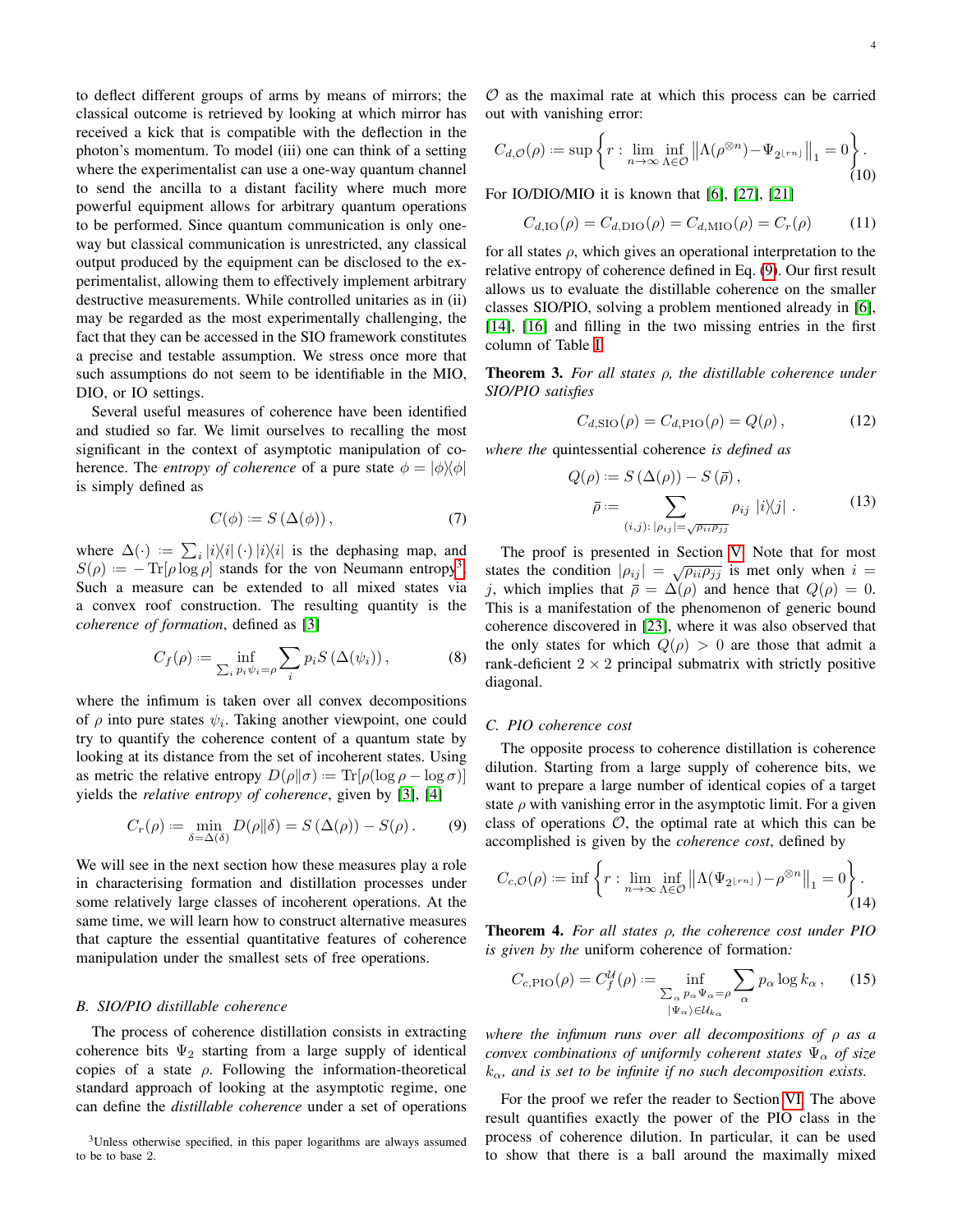state that is entirely formed by states with finite cost. More precisely, all states  $\rho$  such that  $\|\rho - \mathbb{1}/d\|_{1\to 1} \leq 1/d$ , where  $||X||_{1\rightarrow 1} := \max_{1 \leq i \leq d} \sum_{j=1}^d |X_{ij}|$  is the max-row sum norm, satisfy  $C_{c,\text{PIO}}(\rho) \leq 1$ . On the other hand, it is easy to verify that the uniform coherence of formation in infinite on all pure states that are not uniformly coherent. Consequently, these cannot be prepared via PIO starting from any number of coherence bits, which recovers one of the results in [\[13\]](#page-17-12).

# <span id="page-4-0"></span>III. DISTILLABLE COHERENCE UNDER SIO/PIO: THE PROTOCOL

The first step in proving Theorem [3](#page-3-4) is to show the achievability of the quintessential coherence Q as an SIO distillation rate. To this end, throughout this section we will recap the SIO distillation protocol constructed in [\[23\]](#page-17-22), which allows us to distil coherence at rate Q as required. Let  $\rho$  be a quantum state in dimension  $d$ . We construct the positive semidefinite matrix

<span id="page-4-4"></span>
$$
R^{\rho} := \Delta(\rho)^{-1/2} \rho \,\Delta(\rho)^{-1/2},\tag{16}
$$

where the inverse of  $\Delta(\rho)$  (the diagonal part of  $\rho$ ) is taken on its support. Observe that  $R_{ii}^{\rho} = 1$  iff  $\rho_{ii} > 0$ . Consider the graph  $G_{\rho} = (V_{\rho}, E_{\rho})$  with vertices  $V_{\rho} := [d]$  and edges

$$
E_{\rho} := \{(i, j) : |R_{ij}^{\rho}| = 1\} = \{(i, j) : |\rho_{ij}| = \sqrt{\rho_{ii} \rho_{jj}} > 0\}.
$$
\n(17)

For simplicity, we have included into  $E_{\rho}$  also diagonal pairs of the form  $(i, i)$ , with i satisfying  $\rho_{ii} > 0$ . The fact that  $\rho$ is positive semidefinite has some strong implications for the structure of the above graph [\[23,](#page-17-22) SM, Lemma 4].

Note. From now on, we will often assume that  $\Delta(\rho) > 0$ has full support. This simplifies the notation considerably and causes no loss of generality, because the support of  $\rho$ is necessarily contained inside span  $\{|i\rangle : \rho_{ii} > 0\}.$ 

<span id="page-4-1"></span>Lemma 5. [\[23,](#page-17-22) SM, Lemma 4]. *The connected components of the graph* G<sup>ρ</sup> *are all cliques (i.e. complete subgraphs). Equivalently, there exists a partition*  $\{I_s\}_{s\in\mathcal{S}}$  *of*  $[d]$  *such that* 

$$
(i,j) \in E_{\rho} \iff \exists s \in \mathcal{S}: i,j \in I_s. \tag{18}
$$

*Moreover, for all*  $s \in S$  *the state*  $\frac{\Pi_{I_s}}{\text{Tr}[\Pi_{I_s}\rho]}$  *is pure.* 

In [\[23\]](#page-17-22) it was shown that in order for a state to be SIO distillable there need to exists two indices  $i \neq j$  such that  $|\rho_{ij}| = \sqrt{\rho_{ii} \rho_{jj}} > 0$ . Intuitively, this seems to suggest that the only coherence inside  $\rho$  that truly matters as far as SIO distillation is concerned is that identified by the entries  $\rho_{ij}$ corresponding to pairs  $(i, j) \in E_\rho$ . We can thus construct a 'trimmed' state  $\bar{\rho}$  by cutting off all other entries:

<span id="page-4-2"></span>
$$
\bar{\rho} := \sum_{\substack{i,j=1,\dots,d\\(i,j)\in E_{\rho}}} \rho_{ij} |i\rangle\langle j| = \sum_{s\in\mathcal{S}} \Pi_{I_s} \rho \Pi_{I_s}, \qquad (19)
$$

where the sets  $I_s$  are those identified by Lemma [5,](#page-4-1) and for  $I \subseteq [d]$  we define as usual  $\Pi_I := \sum_{i \in I} |i\rangle\langle i|$ . The second equality in Eq. [\(19\)](#page-4-2) is a direct consequence of Lemma [5,](#page-4-1) and implies – among other things – that  $\bar{\rho}$  is positive semidefinite and thus a legitimate density matrix (normalisation follows easily as  $\Delta(\bar{\rho}) = \Delta(\rho)$ . This line of thought leads us to define the *quintessential coherence* as

<span id="page-4-5"></span>
$$
Q(\rho) := S(\Delta(\rho)) - S(\bar{\rho}). \tag{20}
$$

Since most states are such that all  $2 \times 2$  principal minors are strictly positive, and this property implies that  $\bar{\rho} = \Delta(\rho)$ , the quintessential coherence vanishes on all but zero-measure sets of states, in compliance with the results of [\[23\]](#page-17-22). In particular, Q is highly discontinuous. It is shown in [\[23,](#page-17-22) SM, Lemma 7] that  $Q$  is fully additive over tensor products, i.e.

<span id="page-4-3"></span>
$$
Q(\rho \otimes \sigma) = Q(\rho) + Q(\sigma) \tag{21}
$$

for all states  $\rho, \sigma$ .

<span id="page-4-8"></span>Remark 4. It is worth noticing that coherence of formation and relative entropy of coherence coincide precisely for states such that  $\bar{\rho} = \rho$  [\[6,](#page-17-5) Theorem 10]. This implies that

<span id="page-4-7"></span>
$$
Q(\rho) = C_r(\bar{\rho}) = C_f(\bar{\rho}) \tag{22}
$$

holds for all  $\rho$ .

Although it is not clear at first sight, the quintessential coherence is an SIO monotone, as will follow from Theorem [3](#page-3-4) once we have proved it in Section [V.](#page-7-0) We now recall the result presented in [\[23\]](#page-17-22) that  $Q(\rho)$  is at least an achievable rate for SIO distillation, which establishes the direct part of Theorem [3.](#page-3-4) For the sake of readability, we include a sketch of the proof reported in [\[23,](#page-17-22) SM].

<span id="page-4-6"></span>Lemma 6. *The SIO/PIO distillable coherences satisfy*

$$
C_{d, \text{SIO}}(\rho) \ge C_{d, \text{PIO}}(\rho) \ge Q(\rho) \tag{23}
$$

*for all states* ρ*.*

*Proof.* On the one hand, since PIO is a subset of SIO, from Eq. [\(10\)](#page-3-7) it follows easily that  $C_{d, \text{SIO}}(\rho) \geq C_{d, \text{PIO}}(\rho)$ . On the other hand, there is a simple PIO protocol that produces an average of  $nQ(\rho)$  coherence bits starting from n identical copies of  $\rho$ . We describe and analyse it in intuitive terms here, referring to [\[23,](#page-17-22) SM] for a more rigorous analysis. There are three main steps.

- (i) One applies the PIO instrument with Kraus operators  ${\{\Pi_{I_s}\}}_{s\in\mathcal{S}}$  on each of the *n* copies of  $\rho$  that are initially available.
- (ii) In the limit of large  $n$ , each outcome  $s$  is obtained an average number of times equal to  $nP(s)$ , where  $P(s)$  =  $\text{Tr}[\Pi_{I_s} \rho].$
- (iii) The post-measurement state corresponding to the outcome s, denoted by  $\tilde{\rho}_s := P(s)^{-1} \Pi_{I_s} \rho \Pi_{I_s}$ , is pure, as follows from I emma 5; it is then known ([6] and [14] follows from Lemma [5;](#page-4-1) it is then known ([\[6\]](#page-17-5) and [\[14,](#page-17-13) Proposition 7]) that there is a PIO protocol that extracts coherence bits at a rate  $S(\Delta(\widetilde{\rho}_s))$ ; since we started with  $nP(s)$  states, we obtain  $nP(s)S(\Delta(\widetilde{\rho}_s))$  cosbits at the output.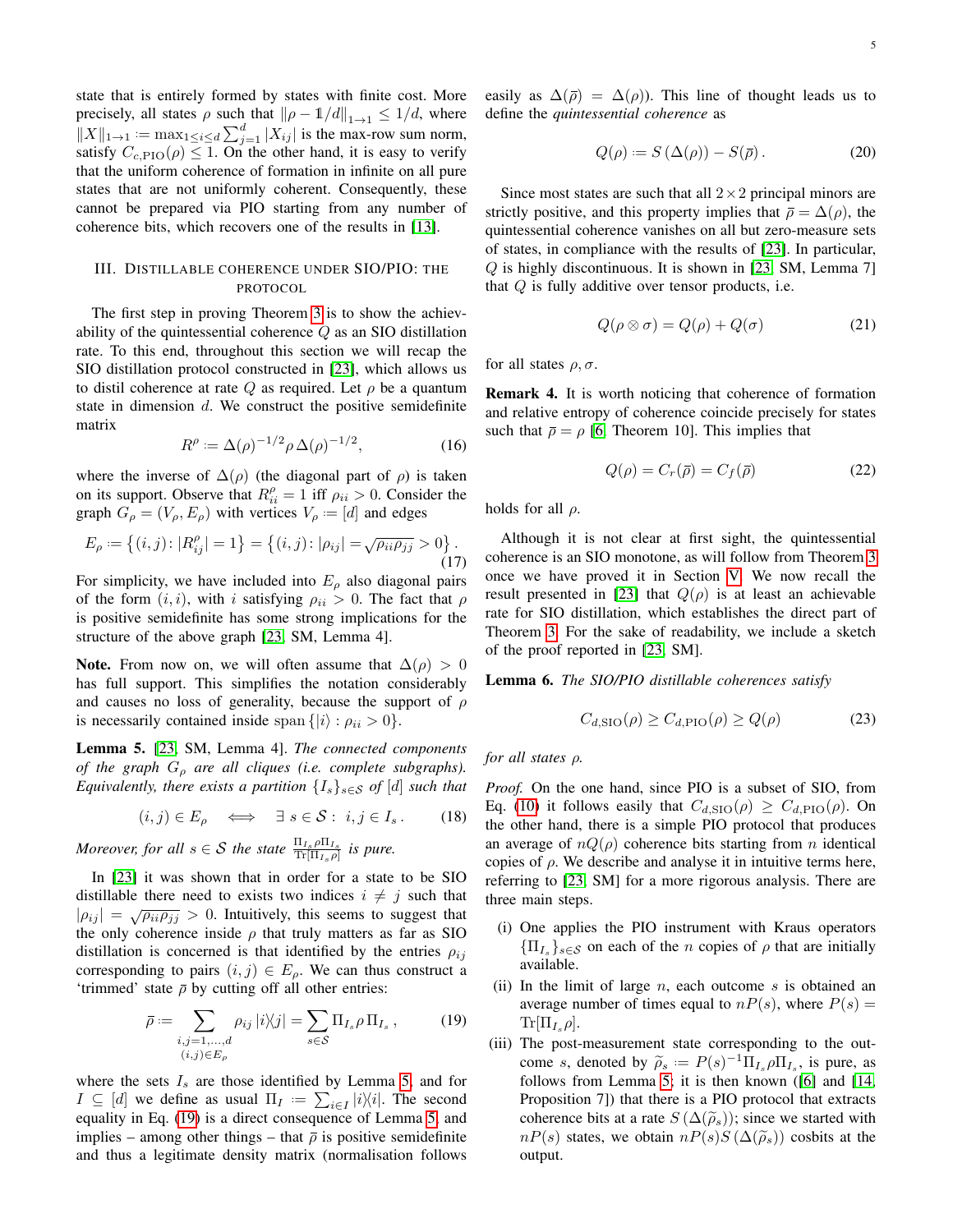$\Box$ 

The distillation rate associated with this protocol is then

$$
r = \sum_{s \in S} P(s) S(\Delta(\widetilde{\rho}_s))
$$
  
= 
$$
\sum_{s \in S} P(s) S(P(s)^{-1} \Pi_{I_s} \Delta(\rho) \Pi_{I_s})
$$
  
= 
$$
S(\Delta(\overline{\rho})) - S(\overline{\rho})
$$
  
= 
$$
S(\Delta(\rho)) - S(\overline{\rho})
$$
  
= 
$$
Q(\rho),
$$

as claimed.

Remark 5. We cannot improve the above distillation protocol by applying it to multiple copies of  $\rho$ . In fact, the identity  $\frac{1}{n}Q(\rho^{\otimes n}) = Q(\rho)$ , which descends from Eq. [\(21\)](#page-4-3), shows that the resulting rate would not be greater than that of the singlecopy scenario.

## IV. A FAMILY OF SIO MONOTONES

<span id="page-5-0"></span>Throughout this section, we will construct a family of SIO monotones and study their properties. These tools will eventually allow us to show in Section [V](#page-7-0) that the quintessential coherence Q is also an upper bound to the SIO distillable coherence, completing the proof of Theorem [3.](#page-3-4)

### *A. Definitions and elementary properties*

Let  $\rho$  be a d-dimensional quantum state such that  $\Delta(\rho) > 0$ . For an arbitrary integer  $1 \leq k \leq d$ , define

<span id="page-5-6"></span>
$$
\mu_k(\rho) := \max_{I \subseteq [d], \, |I| \le k} \log \|\Pi_I R^{\rho} \Pi_I\|_{\infty} ,\qquad (24)
$$

where  $R^{\rho}$  is given by Eq. [\(16\)](#page-4-4),  $\|\cdot\|_{\infty}$  denotes the operator norm, and again  $\Pi_I = \sum_{i \in I} |i\rangle\langle i|$ . The maximum is achieved when  $|I| = k$ . Observe that for all states  $\rho$  it holds that  $\mu_1(\rho) \equiv 0$ , while  $\mu_2(\rho) = \log(1 + \eta(\rho))$  is a function of the *maximal coherence* [\[23\]](#page-17-22), denoted by  $\eta$  and defined in the forthcoming Eq. [\(32\)](#page-6-0). Using the fact that  $[\Pi_I, D] \equiv 0$  for all diagonal D, one can also show that

<span id="page-5-1"></span>
$$
\mu_k(\rho) = \max_{I \subseteq [d], \, |I| \le k} D_{\text{max}} \left( \prod_I \rho \prod_I \left\| \Delta(\rho) \right), \right) \tag{25}
$$

where assuming that supp  $\sigma \subseteq \text{supp}\,\omega$  the quantum maxrelative entropy between  $\sigma$  and  $\omega$  is given by [\[30\]](#page-17-29)

<span id="page-5-2"></span>
$$
D_{\max}(\sigma||\omega) := \inf \{ \nu : \sigma \le 2^{\nu} \omega \}
$$
  
=  $\log \left\| \omega^{-1/2} \sigma \omega^{-1/2} \right\|_{\infty}$ . (26)

Note that the inverse of  $\omega$  is taken as usual on its support. The following lemma collects all elementary properties of the functions  $\mu_k$ .

<span id="page-5-5"></span>**Lemma 7.** Let 
$$
1 \leq k \leq d
$$
 be fixed. Then

*(a)*  $0 \leq \mu_k(\rho) \leq \log k$  *for all states*  $\rho$ *;* 

*(b)*  $\mu_k$  *admits the following variational characterisation:* 

<span id="page-5-3"></span>
$$
\mu_k(\rho) = \inf \{ \nu : \Pi_I \rho \Pi_I \le 2^{\nu} \Delta(\rho) \,\,\forall \, I \subseteq [d] : |I| \le k \};\tag{27}
$$

 $(c)$   $\mu_k$  *is an SIO monotone*;

*(d)*  $\mu_k$  *is lower semicontinuous.* 

*Proof.* The upper estimate in (a) can be deduced by remembering that for  $k \times k$  positive matrices  $A > 0$  the inequality  $A \leq k\Delta(A)$  holds. Applying this to  $A = \prod_I R^\rho \Pi_I$  for some  $I \subseteq [d]$  with  $|I| = k$  and remembering that  $R_{ii}^{\rho} \equiv 1$  for all i yields  $\Pi_I R^\rho \Pi_I \leq k \Pi_I$ , implying that  $\|\Pi_I R^\rho \Pi_I\|_\infty \leq k$ .

Property (b) can be deduced by putting together Eq. [\(25\)](#page-5-1) and the variational representation in Eq. [\(26\)](#page-5-2), and immediately implies (d). It is thus left to show (c). Using the Kraus representation in Eq. [\(4\)](#page-2-4) for an SIO  $\Lambda$  together with Eq. [\(27\)](#page-5-3), for any fixed  $I \subseteq [d]$  such that  $|I| = k$  we can write

$$
\Pi_I \Lambda(\rho) \Pi_I = \sum_{\alpha} \Pi_I U_{\pi_{\alpha}} D_{\alpha} \rho D_{\alpha}^* U_{\pi_{\alpha}}^{\mathsf{T}} \Pi_I
$$
  
\n
$$
= \sum_{\alpha} U_{\pi_{\alpha}} \Pi_{\pi_{\alpha}^{-1}(I)} D_{\alpha} \rho D_{\alpha}^* \Pi_{\pi_{\alpha}^{-1}(I)} U_{\pi_{\alpha}}^{\mathsf{T}}
$$
  
\n
$$
= \sum_{\alpha} U_{\pi_{\alpha}} D_{\alpha} \Pi_{\pi_{\alpha}^{-1}(I)} \rho \Pi_{\pi_{\alpha}^{-1}(I)} D_{\alpha}^* U_{\pi_{\alpha}}^{\mathsf{T}}
$$
  
\n
$$
\leq 2^{\mu_k(\rho)} \sum_{\alpha} U_{\pi_{\alpha}} D_{\alpha} \Delta(\rho) D_{\alpha}^* U_{\pi_{\alpha}}^{\mathsf{T}}
$$
  
\n
$$
= 2^{\mu_k(\rho)} \Delta \left( \sum_{\alpha} U_{\pi_{\alpha}} D_{\alpha} \rho D_{\alpha}^* U_{\pi_{\alpha}}^{\mathsf{T}} \right)
$$
  
\n
$$
= 2^{\mu_k(\rho)} \Delta \left( \Lambda(\rho) \right).
$$

Using once again Eq. [\(27\)](#page-5-3), we deduce that  $\mu_k(\Lambda(\rho)) \leq \mu_k(\rho)$ , which concludes the proof.  $\Box$ 

## *B. Some technical lemmata*

 $\Box$ 

Before we proceed to explore some applications, we present two technical lemmata that will help us to evaluate the functions  $\mu_k$  in certain circumstances. The first estimate deals with the case of a state that resembles closely a maximally coherent state.

<span id="page-5-7"></span>Lemma 8. *For all states* ρ *in dimension* d*, one has that*

$$
\mu_d(\rho) \ge \log d + \log \langle \Psi_d | \rho | \Psi_d \rangle , \qquad (28)
$$

*for all maximally coherent states*  $|\Psi_d\rangle$  *of size d.* 

*Proof.* To estimate the norm  $\left\|R^{\rho}\right\|_{\infty}$  we evaluate the overlap of the operator  $R^{\rho}$  with the normalised vector  $\sqrt{d \Delta(\rho)} |\Psi_d\rangle$ . A simple computation yields

$$
\mu_d(\rho) = \log ||R^{\rho}||_{\infty}
$$
  
=  $\log ||\Delta(\rho)^{-1/2} \rho \Delta(\rho)^{-1/2}||_{\infty}$   
 $\ge \log d \langle \Psi_d | \Delta(\rho)^{1/2} \Delta(\rho)^{-1/2} \rho \Delta(\rho)^{-1/2} \Delta(\rho)^{1/2} |\Psi_d \rangle$   
=  $\log d \langle \Psi_d | \rho | \Psi_d \rangle$   
=  $\log d + \log \langle \Psi_d | \rho | \Psi_d \rangle$ ,

as claimed.

We now want to establish an upper bound to quantify the intuitive fact that  $\mu_k(\rho)$  grows slower than  $\log k$  when k becomes larger than the maximal size of a rank-one principal submatrix of  $\rho$  with non-vanishing diagonal, denoted by  $l(\rho)$ :

<span id="page-5-4"></span>
$$
l(\rho) := \max \left\{ \text{rk} \left( \Pi_I \Delta(\rho) \Pi_I \right) : I \subseteq [d], \text{rk} \left( \Pi_I \rho \Pi_I \right) = 1 \right\}.
$$
\n(29)

The following alternate characterisation of  $l(\rho)$  will be helpful in the following.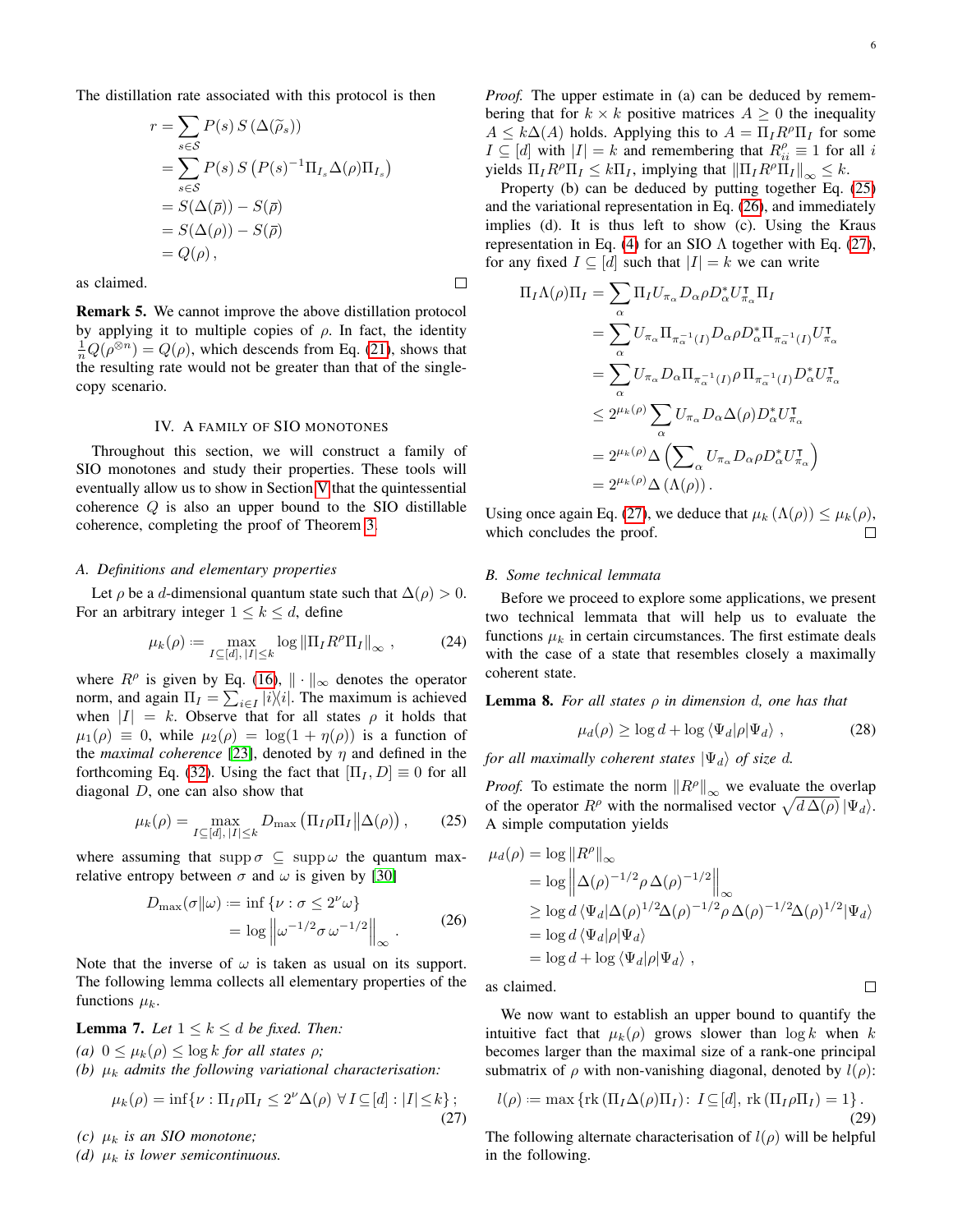<span id="page-6-4"></span>**Lemma 9.** Let  $\rho$  be a state in dimension d such that  $\Delta(\rho) > 0$ . *The function* l(ρ) *in* [\(29\)](#page-5-4) *can also be computed as the maximum number of entries of modulus* 1 *in a row of the matrix* R<sup>ρ</sup> *in* [\(16\)](#page-4-4)*. In formula,*

<span id="page-6-1"></span>
$$
l(\rho) = \max_{i \in [d]} |\{j \in [d] : |R_{ij}^{\rho}| = 1\}|.
$$
 (30)

*Proof.* Call  $l'(\rho)$  the quantity defined by the r.h.s. of [\(30\)](#page-6-1). Use Lemma [5](#page-4-1) to construct a partition  $\{I_s\}_{s\in\mathcal{S}}$  of [d] such that  $|R_{ij}^{\rho}| = 1$  if and only if there exists  $s \in S$  such that  $i, j \in I_s$ . It follows immediately that

$$
l'(\rho) = \max_{s \in \mathcal{S}} |I_s|.
$$

Since  $\Delta(\rho) > 0$  is invertible and commutes with any incoherent projector  $\Pi_I$ , we have that  $\text{rk}(\Pi_I \rho \Pi_I) = \text{rk}(\Pi_I R^\rho \Pi_I)$ and rk  $(\Pi_I \Delta(\rho) \Pi_I) = |I|$ . The second claim of Lemma [5](#page-4-1) guarantees that  $\text{rk}(\Pi_{I_s}\rho\Pi_{I_s}) = \text{rk}(\Pi_{I_s}R^{\rho}\Pi_{I_s}) = 1$  for all  $s \in S$ . Comparing this with [\(29\)](#page-5-4) we deduce that  $l(\rho) \geq$  $\max_{s \in \mathcal{S}} |I_s| = l'(\rho)$ . To finish the proof we need only to show that  $l(\rho) \leq l'(\rho)$ . This descends from the fact that if  $I \subseteq [d]$ satisfies  $\text{rk}(\Pi_I \rho \Pi_I) = \text{rk}(\Pi_I R^{\rho} \Pi_I) = 1$  then necessarily  $|R_{ij}^{\rho}| = 1$  for all  $i, j \in I$ , hence  $|I| \leq l'(\rho)$ .  $\Box$ 

Another useful definition is as follows:

<span id="page-6-2"></span>
$$
\lambda(\rho) := \max \left\{ |R^{\rho}_{ij}| : 1 \le i < j \le d, \ |R^{\rho}_{ij}| < 1 \right\}, \tag{31}
$$

where we put  $\lambda(\rho) = 0$  if the set on the r.h.s. is empty (which happens iff  $\rho$  is pure and  $\Delta(\rho) > 0$ ). The quantity  $\lambda$  is closely related to the maximal coherence  $\eta$  introduced in [\[23\]](#page-17-22):

<span id="page-6-0"></span>
$$
\eta(\rho) := \max\left\{ |R_{ij}^{\rho}| : 1 \le i < j \le d \right\}.
$$
\n(32)

By looking at the two definitions it is easy to see that: (i)  $0 \le$  $\lambda(\rho) \leq \eta(\rho) \leq 1$  for all states  $\rho$ ; (ii)  $\lambda(\rho) < 1$ ; (iii) it holds that  $\eta(\rho) = \lambda(\rho)$  provided that  $\eta(\rho) < 1$ , while there are examples of states for which  $1 = \eta(\rho) > \lambda(\rho)$ . Moreover, (iv) it holds that

<span id="page-6-9"></span>
$$
\lambda(\rho) = 0 \iff \rho = \bar{\rho}, \tag{33}
$$

while  $\eta(\rho) = 0$  iff  $\rho = \Delta(\rho)$ . Finally, (v) maximal and quintessential coherence are related by the fact that  $\eta(\rho) < 1$ iff  $Q(\rho) = 0$ . It is maybe less straightforward to see that  $\lambda$ exhibits a 'tensorisation property' very similar to that satisfied by  $\eta$  and proven in [\[23\]](#page-17-22).

<span id="page-6-8"></span>**Lemma 10.** For all pairs of states  $\rho$ ,  $\sigma$ , the quantifier  $\lambda$  of *Eq.* [\(31\)](#page-6-2) *obeys the following tensorisation property:*

$$
\lambda(\rho \otimes \sigma) = \max\{\lambda(\rho), \lambda(\sigma)\}.
$$
 (34)

*Proof.* The argument is very similar to that presented in [\[23\]](#page-17-22) for the maximal coherence. Assume without loss of generality that  $\Delta(\rho)$  and  $\Delta(\sigma)$ , albeit of possibly different sizes d and d', are both invertible. Then rows and columns of  $\rho \otimes \sigma$  are indexed by pairs  $(i, l)$ , where  $1 \le i \le d$  and  $1 \le l \le d'$ , and  $(i, l) \neq (j, m)$  iff either  $i \neq j$  or  $l \neq m$ . Since  $R_{ii}^{\rho} = R_{ll}^{\sigma} = 1$ for all i and l, the maximum of  $\big| R^{\rho \otimes \sigma}_{(i,l)} \big|$  $\left| \begin{array}{c} \rho \otimes \sigma \ (i,l),(j,m) \end{array} \right| \ = \left| R^{\rho}_{ij} \right| \left| R^{\sigma}_{lm} \right|$ over pairs  $(i, l) \neq (j, m)$  is clearly achieved either when  $i = j$ (yielding  $\lambda(\sigma)$ ) or when  $l = m$  (yielding  $\lambda(\rho)$ ).

When the sets on the r.h.s. of Eq. [\(31\)](#page-6-2) are empty for both  $\rho$ and  $\sigma$ , which are then pure, according to our conventions we have  $\lambda(\rho) = \lambda(\sigma) = 0 = \lambda(\rho \otimes \sigma)$ , where the last equality follows because also  $\rho \otimes \sigma$  is pure.  $\Box$ 

We can now prove the following.

<span id="page-6-7"></span>**Lemma 11.** *For a d-dimensional state*  $\rho$  *and all integers*  $1 \leq$  $k \leq d$  *one has that* 

<span id="page-6-3"></span>
$$
\mu_k(\rho) \le \log \left[l(\rho) + \lambda(\rho)(k - l(\rho))\right].\tag{35}
$$

*Proof.* When  $k < l(\rho)$  the claim is trivial, because the r.h.s. of Eq. [\(35\)](#page-6-3) is larger than  $\log k$ , and  $\mu_k(\rho) \leq \log k$  always holds by Lemma [7\(](#page-5-5)a). In what follows we therefore assume that  $k > l(\rho)$ .

As usual, we can also suppose without loss of generality that  $\Delta(\rho) > 0$ . Geršgorin's theorem ([\[31\]](#page-17-30) or [\[32,](#page-17-31) Theorem 6.1.1]) implies that all eigenvalues of  $\Pi_I R^\rho \Pi_I$  lie in the region of the complex plane enclosed in a circle centred on 1 and having radius

$$
\max_{i} \sum_{j \neq i} |(\Pi_I R^{\rho} \Pi_I)_{ij}| = \max_{i \in I} \sum_{j \in I, j \neq i} |R^{\rho}_{ij}|.
$$

Since  $\mu_k(\rho)$  is nothing but the logarithm of the maximal eigenvalue of some  $\Pi_I R^{\rho} \Pi_I$ , we can estimate it as

$$
\mu_k(\rho) \le \max_{|I| \le k} \max_{i \in I} \log \left[ 1 + \sum_{j \in I, j \ne i} |R_{ij}^{\rho}| \right]
$$
  

$$
\le \max_{|I| \le k} \max_{i \in I} \log \left[ \sum_{j \in I} |R_{ij}^{\rho}| \right].
$$

If  $k \ge l(\rho)$ , by Lemma [9](#page-6-4) in any fixed row of  $R^{\rho}$  there are at most  $l(\rho)$  entries of modulus 1, while all others have modulus at most  $\lambda(\rho)$ . Hence, when  $|I| \leq k$  and  $i \in I$  one has that  $\sum_{j\in I} |R_{ij}^{\rho}| \le l(\rho) + \lambda(\rho)(k-l(\rho))$ , which inserted into the above estimate yields Eq. [\(35\)](#page-6-3) and completes the proof.

## *C. Smoothing*

We now discuss smoothed versions of the monotones  $\mu_k$ introduced in Eq. [\(24\)](#page-5-6). For a generic  $\epsilon > 0$ , let us define

<span id="page-6-5"></span>
$$
\mu_k^{\epsilon}(\rho) := \min_{\sigma \in B_{\epsilon}(\rho)} \mu_k(\sigma), \qquad (36)
$$

where  $B_{\epsilon}(\rho)$  is the set of states at trace norm distance at most  $\epsilon$  from  $\rho$ , i.e.

<span id="page-6-6"></span>
$$
B_{\epsilon}(\rho) := \{ \sigma : \|\sigma - \rho\|_{1} \le \epsilon \},\tag{37}
$$

where  $\sigma$  is a normalised density matrix. Not surprisingly, the monotonicity of  $\mu_k$  as established by Lemma [7\(](#page-5-5)c) ensures the following.

**Lemma 12.** For all positive integers k and all  $\epsilon > 0$ , the function  $\mu_k^{\epsilon}$  in Eq. [\(36\)](#page-6-5) is an SIO monotone.

*Proof.* Let  $\rho$  be a state and  $\Lambda$  an SIO. Since quantum channels never increase the trace norm, one has that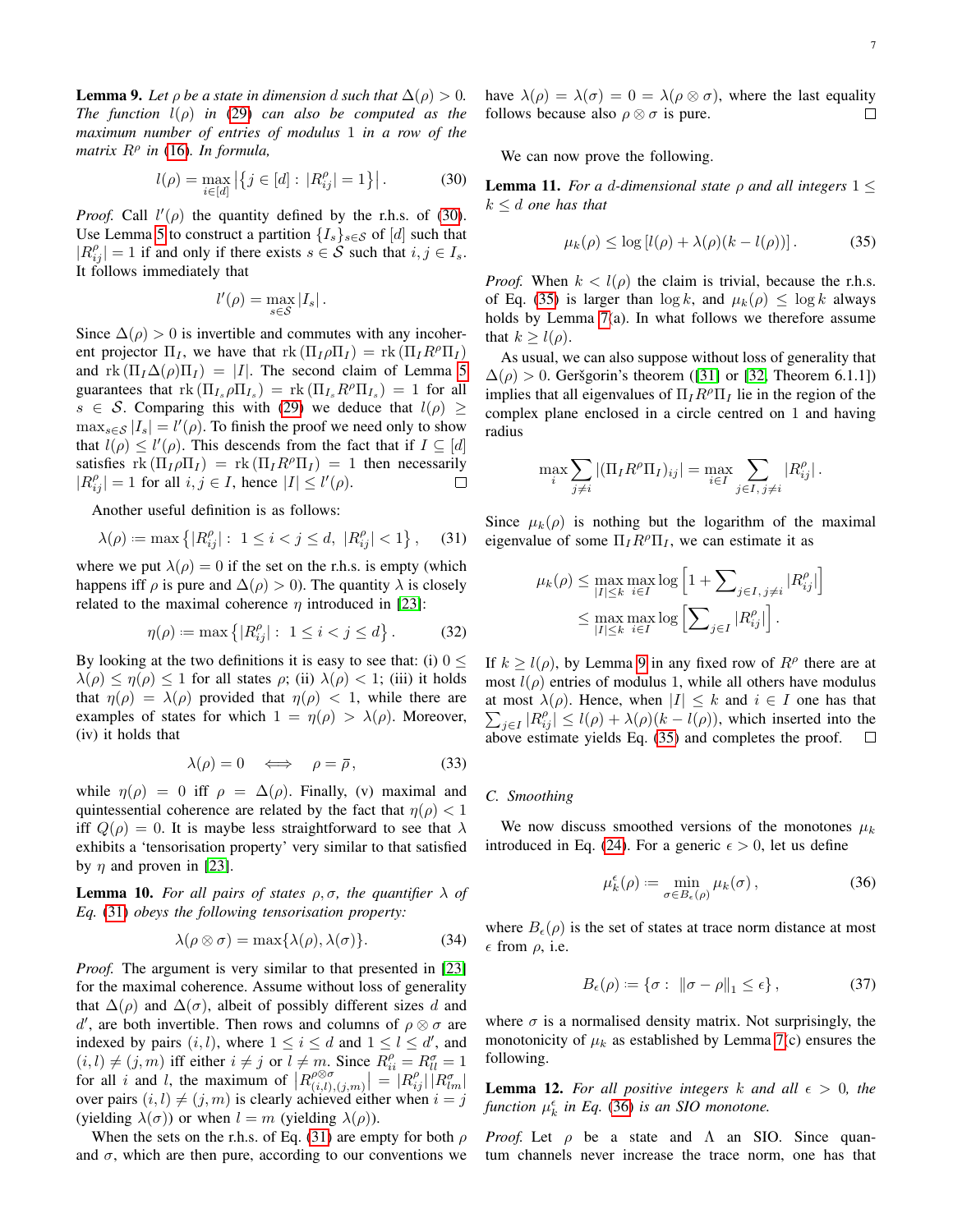$\Lambda(B_{\epsilon}(\rho)) \subseteq B_{\epsilon}(\Lambda(\rho))$ . Using the monotonicity of  $\mu_k$  under Λ (Lemma [7\(](#page-5-5)c)), one obtains that

$$
\mu_k^{\epsilon}(\Lambda(\rho)) = \min_{\sigma \in B_{\epsilon}(\Lambda(\rho))} \mu_k(\sigma)
$$
  
\n
$$
\leq \min_{\sigma \in \Lambda(B_{\epsilon}(\rho))} \mu_k(\sigma)
$$
  
\n
$$
= \min_{\omega \in B_{\epsilon}(\rho)} \mu_k(\Lambda(\omega))
$$
  
\n
$$
\leq \min_{\omega \in B_{\epsilon}(\rho)} \mu_k(\omega)
$$
  
\n
$$
= \mu_k^{\epsilon}(\rho),
$$

 $\Box$ 

proving the claim.

#### <span id="page-7-0"></span>V. DISTILLABLE COHERENCE UNDER SIO/PIO: CONVERSE

The purpose of this section is to prove the converse part of Theorem [3,](#page-3-4) determining the SIO distillable coherence for all states and showing that it coincides with the quintessential coherence of Eq. [\(20\)](#page-4-5). The monotones  $\mu_k$  and more precisely they smoothed versions  $\mu_k^{\epsilon}$  will play a crucial role in our argument.

# *A. Preliminaries*

We start by setting some notation. Given a state  $\rho$ , consider the family  ${I_s^{\rho}}_{s \in S^{\rho}}$  of disjoint subsets of [*d*] that is associated with it via Lemma [5](#page-4-1) (this is a partition of  $[d]$  provided that  $\Delta(\rho) > 0$ ). Observe that we added a superscript to indicate its dependence on  $\rho$ . For any other state  $\sigma$ , we can then construct a random variable  $S^{\rho}_{\sigma}$  whose probability distribution takes the form  $P_{S_{\sigma}^{\rho}}(s) := \text{Tr} [\sigma \Pi_{I_{s}^{\rho}}]$ . Clearly,  $S_{\sigma}^{\rho}$  is a coarse-grained version of the random variable  $J_{\sigma}$  with range [d] distributed according to  $P_{J_{\sigma}}(j) := \sigma_{jj} = \langle j | \sigma | j \rangle$ . A first important observation is that the quintessential coherence defined in Eq. [\(20\)](#page-4-5) coincides with the conditional entropy of  $J_\rho$  given  $S^{\rho}_{\rho}$ , in formula

<span id="page-7-1"></span>
$$
Q(\rho) = H(J_{\rho}|S^{\rho}_{\rho}) = H(J|S^{\rho})_{\delta_{\rho}}.
$$
 (38)

Here, the rightmost side refers to the conditional entropy of J given  $S^{\rho}$  as computed on the probability distribution  $\delta_{\rho}$ on the set [d] defined by  $\delta_{\rho}(j) := \rho_{jj}$ . To see that [\(38\)](#page-7-1) holds, start by observing that by construction  $S(\Delta(\rho))$  =  $H(J_\rho) = H(J_\rho S_\rho^{\rho})$ , where the last equality follows because  $S_{\rho}^{\rho}$  is a deterministic function of  $J_{\rho}$ . Moreover, because of Lemma [5](#page-4-1) the state  $\bar{\rho}$  in [\(19\)](#page-4-2) is block-diagonal, and each block is proportional to a pure state. Hence, its entropy evaluates to

$$
S(\bar{\rho}) = S\left(\sum_{s \in \mathcal{S}} \Pi_{I_s} \rho \Pi_{I_s}\right)
$$
  
=  $-\sum_{s \in \mathcal{S}} \text{Tr} [\Pi_{I_s} \rho \Pi_{I_s} \log (\Pi_{I_s} \rho \Pi_{I_s})]$   
=  $-\sum_{s \in \mathcal{S}} \text{Tr} [\rho \Pi_{I_s}] \log \text{Tr} [\rho \Pi_{I_s}]$   
=  $H(S_{\rho}^{\rho})$ .

Also the function  $l$  in Eq. [\(29\)](#page-5-4) can be expressed in terms of these entropies. Namely, it is not difficult to show that

<span id="page-7-4"></span>
$$
\log l(\rho) = H_{\text{max}}(J_{\rho}|S^{\rho}_{\rho}) = H_{\text{max}}(J|S^{\rho})_{\delta_{\rho}}, \quad (39)
$$

where for two classical random variables  $X, Y$  with probability distribution  $p = p_{XY}$  their conditional max entropy is given by  $H_{\text{max}}(X|Y) := \max_{y} \log |\text{supp } p_{X|y}|$ , with  $p_{X|y}$  being the probability distribution of X conditioned on  $Y = y$ , and supp denoting the support.

In what follows, we will find it useful, to look at the set  $V_{\epsilon}(\rho)$  defined for a generic  $\epsilon > 0$  as

$$
V_{\epsilon}(\rho) := \left\{ \frac{\Pi_I \rho \Pi_I}{\text{Tr} \left[ \rho \Pi_I \right]} : I \subseteq [d] \right\} \cap B_{\epsilon}(\rho) \tag{40}
$$

in terms of the trace norm balls in Eq. [\(37\)](#page-6-6). Via the gentle measurement lemma [\[33,](#page-17-32) Lemma 9],  $V_{\epsilon}(\rho)$  can be shown to include all post-measurement states obtained by making a binary incoherent measurement whose success probability on  $\rho$  is sufficiently close to 1, with the condition that said measurement has been successful. Observe that  $V_{\epsilon}(\rho)$  is not a ball in the proper sense; indeed, it is always a finite set, and moreover  $V_{\epsilon}(\rho) = {\rho}$  for all sufficiently small  $\epsilon$  provided that  $\Delta(\rho) > 0$ .

However, the following important features of  $V_{\epsilon}(\rho)$  make it very important for applications.

(i) For all states  $\sigma \in V_{\epsilon}(\rho)$ , the families  $\{I_{s}^{\sigma}\}_{s \in S^{\sigma}}$  associated to them via Lemma [5](#page-4-1) are very similar to each other. Namely,

$$
S^{\sigma} \subseteq S^{\rho} \quad \text{and} \quad I_s^{\sigma} \subseteq I_s^{\rho} \quad \forall s \in S^{\sigma} \, . \tag{41}
$$

This practically implies that

<span id="page-7-5"></span>
$$
\sigma \in V_{\epsilon}(\rho) \quad \Longrightarrow \quad S^{\rho}_{\sigma} = S^{\sigma}_{\sigma} \,, \tag{42}
$$

in the sense that the two random variables have the same effective range and the same probability distribution.

(ii) The monotone  $\lambda$  defined in Eq. [\(31\)](#page-6-2) is also very wellbehaved on the sets  $V_{\epsilon}(\rho)$ . Namely, it is not difficult to verify that

<span id="page-7-3"></span>
$$
\sigma \in V_{\epsilon}(\rho) \quad \Longrightarrow \quad \lambda(\sigma) \leq \lambda(\rho). \tag{43}
$$

In fact, since  $\sigma \propto \Pi_I \rho \Pi_I$  for some  $I \subseteq [d]$ :

$$
\lambda(\sigma) = \max \left\{ |R_{ij}^{\sigma}| : 1 \le i < j \le d, \ |R_{ij}^{\sigma}| < 1 \right\} \\
= \max \left\{ |R_{ij}^{\rho}| : i, j \in I, \ i \ne j, \ |R_{ij}^{\rho}| < 1 \right\} \\
\le \max \left\{ |R_{ij}^{\rho}| : 1 \le i < j \le d, \ |R_{ij}^{\rho}| < 1 \right\} \\
= \lambda(\rho).
$$

Observe that the above inequality remains valid also when there are no pairs  $(i, j)$  satisfying  $|R_{ij}^{\sigma}| < 1$ . Indeed, in that case  $\sigma$  is necessarily pure, and we set by convention  $\lambda(\sigma) = 0$ , while  $\lambda(\rho) \geq 0$  always holds by construction.

Although until now we have been concerned mostly with the quantum case, the sets  $V_{\epsilon}$  can be defined in pretty much the same way in the classical setting as well. Namely, for an arbitrary probability distribution  $p$  on the set [d], intended as a vector  $p \in \mathbb{R}^d$ , one can construct

<span id="page-7-2"></span>
$$
V_{\epsilon}(p) := \left\{ \frac{\Pi_I \, p}{\sum_{i \in I} p_i} : I \subseteq [d] \right\} \cap B_{\epsilon}(p), \tag{44}
$$

where  $B_{\epsilon}(p) := \{q \in \mathbb{R}^d : |p - q|_1 \leq \epsilon\}$ , with  $|\cdot|_1$  being the  $\ell_1$ -norm.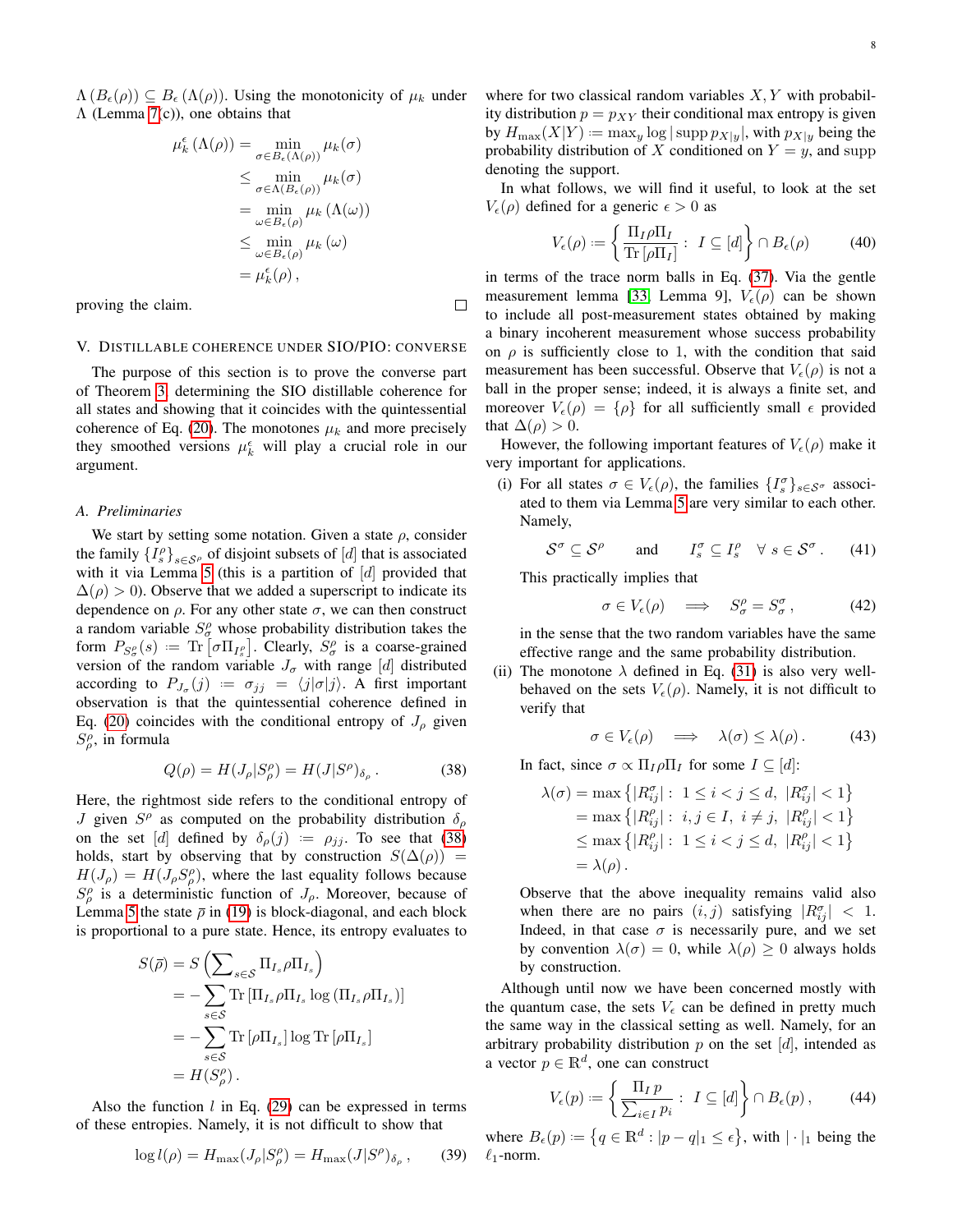The classical and quantum constructions are closely related to each other. To make this statement precise, consider an optimisation problem of the form  $\min_{\sigma \in V_{\epsilon}(\rho)} f(\delta_{\sigma})$ , where  $f$  is a real-valued function defined on the set of probability

<span id="page-8-4"></span>**Lemma 13.** *For all states*  $\rho$ , all  $\epsilon > 0$ , and all real-valued *functions* f *defined on the set of probability distributions over* d *elements, it holds that*

distributions over  $d$  elements. We could try to compare this to its fully classical version  $\min_{q \in V_{\epsilon}(\delta_{\rho})} f(q)$ . The following lemma shows that this is in some sense possible, indeed.

$$
\min_{q \in V_{\epsilon}(\delta_{\rho})} f(q) \leq \min_{\sigma \in V_{\epsilon}(\rho)} f(\delta_{\sigma}) \leq \min_{q \in V_{\epsilon^2/4}(\delta_{\rho})} f(q),
$$

*where as usual* δ<sup>ω</sup> *denotes the diagonal of a* d*-dimensional*  $q$ uantum state  $\omega$ , intended as a vector in  $\mathbb{R}^d$ .

*Proof.* The first inequality follows trivially from the fact that

$$
|\delta_{\sigma} - \delta_{\rho}|_1 = ||\Delta(\sigma) - \Delta(\rho)||_1 \le ||\rho - \sigma||_1
$$

because  $\Delta(\cdot)$  is a quantum channel. Then, for all  $\sigma = \frac{\Pi_I \rho \Pi_I}{\text{Tr}[\rho \Pi_I]} \in V_{\epsilon}(\rho)$  one has that  $\delta_{\sigma} = \frac{\Pi_I \delta_{\rho}}{\sum_{i \in I} \rho_{ii}} \in V_{\epsilon}(\delta_{\rho}),$  $\frac{I_I \circ \rho}{I_{i\in I} \rho_{ii}} \in V_{\epsilon}(\delta_{\rho}),$ implying that  $\min_{\sigma \in V_{\epsilon}(\rho)} f(\delta_{\sigma}) \geq \min_{q \in V_{\epsilon}(\delta_{\rho})} f(q)$ .

The second inequality is slightly less straightforward. Given  $q = \frac{\Pi_I \, \delta_\rho}{\sum_{i \in I} \rho_i}$  $\frac{a_{I} \sigma_{\rho}}{a_{i} \epsilon_{I} \rho_{ii}} \in V_{\epsilon^2/4}(\delta_{\rho}),$  set

$$
\sigma := \frac{\Pi_I \rho \Pi_I}{\text{Tr}[\rho \Pi_I]},
$$

so that  $\delta_{\sigma} = q$ . One has that

$$
\begin{aligned} \text{Tr}[\rho \Pi_I] &= \sum_{i \in I} \rho_{ii} \\ &= 1 - \sum_{i \in I} |q_i - (\delta_\rho)_i| \\ &\ge 1 - |q - \delta_\rho|_1 \\ &\ge 1 - \frac{\epsilon^2}{4} \,. \end{aligned}
$$

The gentle measurement lemma (see [\[33,](#page-17-32) Lemma 9] for the original version, and [\[34,](#page-17-33) Lemma 9.4.1] for the one we use here) then ensures that

$$
\|\rho - \sigma\|_1 = \left\|\rho - \frac{\Pi_I \rho \Pi_I}{\text{Tr}[\rho \Pi_I]}\right\|_1 \leq 2\sqrt{\frac{\epsilon^2}{4}} = \epsilon,
$$

i.e.  $\sigma \in V_{\epsilon}(\rho)$ . Hence,  $\min_{q \in V_{\epsilon^2/4}(\delta_{\rho})} f(q) \ge$  $\min_{\sigma \in V_{\epsilon}(\rho)} f(\delta_{\sigma}).$ 

# *B. A tweaked asymptotic equipartition property*

The standard *smoothed conditional max entropy* can be defined for a pair of random variables  $XY$  distributed according to p as

$$
H_{\max}^{\epsilon}(X|Y)_p := \min_{q \in B_{\epsilon}(p)} H_{\max}(X|Y)_q.
$$
 (45)

In terms of this quantity, the familiar form of the classical *asymptotic equipartition property* (AEP) is the identity

<span id="page-8-0"></span>
$$
\lim_{n \to \infty} \frac{1}{n} H_{\text{max}}^{\epsilon} \left( X^n | Y^n \right)_{p^n} = H(X | Y)_p \qquad \forall \ \epsilon > 0, \tag{46}
$$

where  $X^nY^n$  refers to *n* i.i.d. copies of the pair of classical random variables  $XY$  distributed according to p, the resulting product distribution being denoted with  $p<sup>n</sup>$ . For a proof see for instance [\[35,](#page-17-34) Theorem 3.3.4 and Lemma 3.1.5]. Here we will not make use of Eq. [\(46\)](#page-8-0). Instead, we will need a modified version of it, that features a minimisation not over  $B_{\epsilon}(p)$  but over the smaller set  $V_e(p)$  of Eq. [\(44\)](#page-7-2). We thus define

$$
\widetilde{H}^{\epsilon}_{\max}(X|Y)_p := \min_{q \in V_{\epsilon}(p)} H_{\max}(X|Y)_q. \tag{47}
$$

<span id="page-8-5"></span>Lemma 14 (Tweaked AEP). *For all pairs of classical random variables* XY *distributed according to* p*, one has that*

<span id="page-8-1"></span>
$$
\lim_{n \to \infty} \frac{1}{n} \widetilde{H}_{\text{max}}^{\epsilon} (X^n | Y^n)_{p^n} = H(X | Y)_p \qquad \forall \ \epsilon > 0. \tag{48}
$$

*Proof.* The statement could be derived from the results of [\[35\]](#page-17-34), but the argument would be quite cumbersome while still requiring a significant amount of work. A direct proof is perhaps more transparent. We have to worry only about proving the upper bound in Eq. [\(48\)](#page-8-1), as the inclusion  $V_{\epsilon}(p^n) \subseteq B_{\epsilon}(p^n)$ automatically guarantees that

$$
\lim_{n \to \infty} \frac{1}{n} \widetilde{H}_{\max}^{\epsilon} (X^n | Y^n)_{p^n} \ge \lim_{n \to \infty} \frac{1}{n} H_{\max}^{\epsilon} (X^n | Y^n)_{p^n}
$$

$$
= H(X | Y)_p
$$

for all  $\epsilon > 0$ , where the last step is naturally an application of the standard equipartition property, Eq. [\(46\)](#page-8-0).

In order to establish the converse bound, we start by introducing some notation. Consider a parameter  $\delta > 0$ . For all sequences  $y^n$ , construct the *weakly typical set* 

$$
T_{\delta}^{X^n|y^n} := \left\{ x^n : \left| -\frac{1}{n} \log p_{X^n|Y^n}(x^n|y^n) - H(X|Y) \right| \le \delta \right\}.
$$

A survey of the main properties of this object can be found for instance in [\[34,](#page-17-33) § 14.6.1]. We will make use of the following two facts:

$$
\log \left| T_{\delta}^{X^n | y^n} \right| \le n \left( H(X|Y) + \delta \right),\tag{49}
$$

$$
\lim_{n \to \infty} \Pr_{X^n Y^n} \left\{ x^n \in T_\delta^{X^n | y^n} \right\} = 1 \qquad \forall \ \delta > 0. \tag{50}
$$

Now, let  $\epsilon > 0$  be fixed. We have to show that for all  $\delta > 0$  there exists  $N \in \mathbb{N}$  such that  $\frac{1}{n} \widetilde{H}^{\epsilon}_{\max} (X^n | Y^n)_{p^n} \leq$  $H(X|Y) + \delta$  for all  $n \geq N$ . For all n, set

<span id="page-8-3"></span><span id="page-8-2"></span>
$$
I_{\delta}^{X^n Y^n} := \left\{ x^n y^n : x^n \in T_{\delta}^{X^n | y^n} \right\}.
$$

Observe that Eq. [\(50\)](#page-8-2) can be rephrased by saying that  $\lim_{n\to\infty}$  Pr  $\left(I_\delta^{X^n} \right)^n = 1$ , where it is understood that the probabilities are computed according to the distribution  $p^n$ . Let us pick  $N \in \mathbb{N}$  such that

$$
\Pr\left(I_{\delta}^{X^{n}Y^{n}}\right) \geq 1 - \frac{\epsilon}{2} \qquad \forall n \geq N.
$$

Define

$$
q:=\frac{\Pi_{I_{\delta}^{X^{n}Y^{n}}}}{\Pr\left(I_{\delta}^{X^{n}Y^{n}}\right)}\,,
$$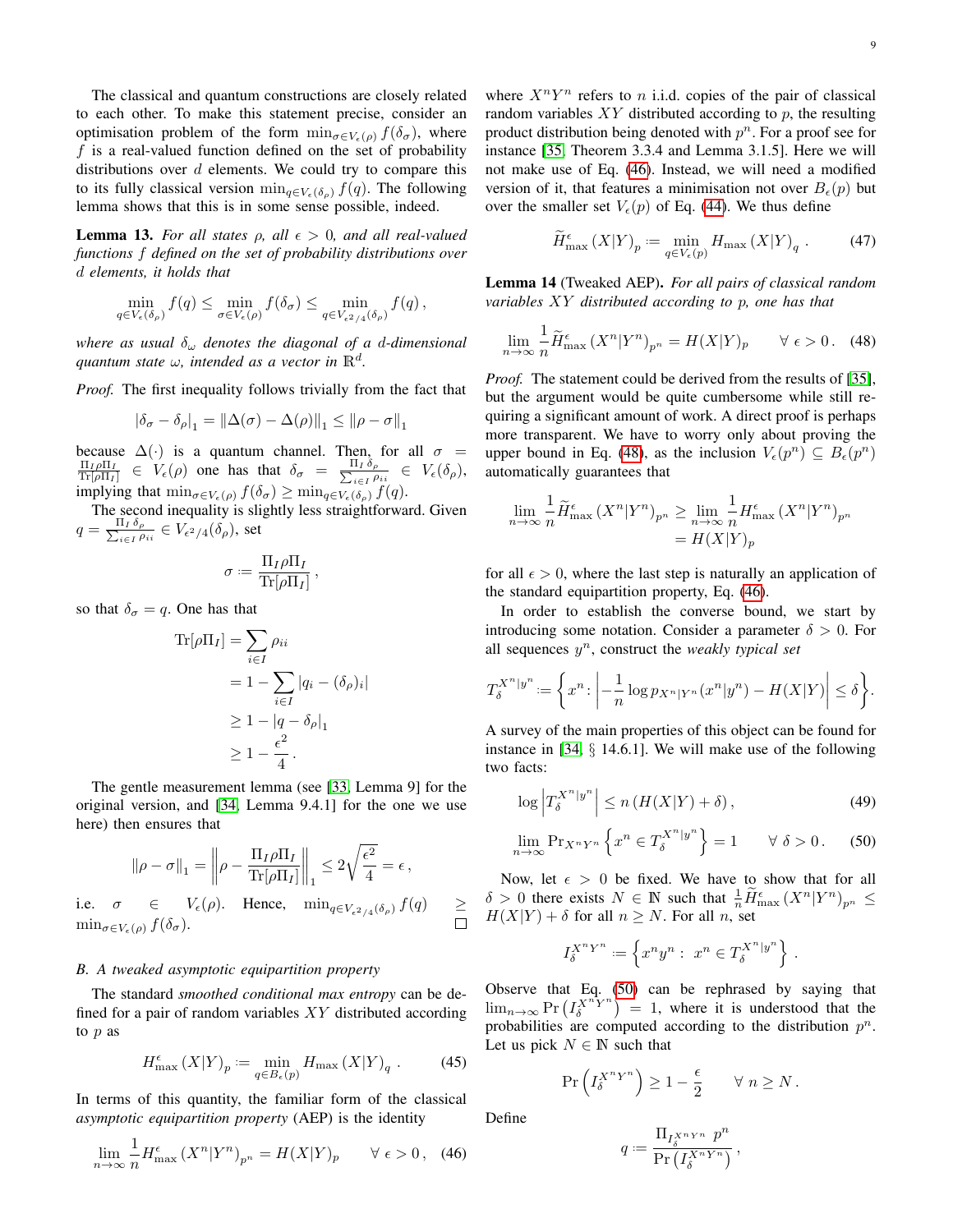so that

$$
H_{\max}(X^n|Y^n)_q = \max_{y^n} \log |\text{supp } q_{X^n|y^n}|
$$
  
= 
$$
\max_{y^n} \log \left| T_{\delta}^{X^n|y^n} \right|
$$
  
\$\leq n(H(X|Y) + \delta)\$,

where the last inequality comes from Eq. [\(49\)](#page-8-3). Observe also that

$$
|q - p^{n}|_1 = 2\left(1 - \Pr\left(I_{\delta}^{X^{n}Y^{n}}\right)\right) \leq \epsilon,
$$

implying that

$$
q\in V_{\epsilon}(p^n)\,.
$$

Thus,

$$
\frac{1}{n}\widetilde{H}_{\max}^{\epsilon}(X^n|Y^n)_{p^n} \leq \frac{1}{n}H_{\max}(X^n|Y^n)_{q}
$$
  
\n
$$
\leq H(X|Y) + \delta.
$$

Since the above estimate holds for all  $n \geq N$ , this concludes the proof.  $\Box$ 

# *C. First constraints on achievable rates*

In Section [IV](#page-5-0) we have introduced and studied a wealth of SIO monotones, namely the functions  $\mu_k$  of Eq. [\(24\)](#page-5-6) and their smoothed versions  $\mu_k^{\epsilon}$  defined in Eq. [\(36\)](#page-6-5). However, until now we have not used them to derive constraints on the achievable SIO distillation rates. The following result deals precisely with this problem.

<span id="page-9-2"></span>Proposition 15. *Let* r *be an achievable rate for SIO coherence distillation starting from a state*  $\rho$  *(in the sense of Eq. [\(10\)](#page-3-7)). Then for all*  $\epsilon > 0$  *it holds that* 

<span id="page-9-0"></span>
$$
\liminf_{n \to \infty} \left\{ \mu_{2\lfloor rn \rfloor}^{\epsilon} \left( \rho^{\otimes n} \right) - \lfloor rn \rfloor \right\} \ge \log(1 - \epsilon/2); \qquad (51)
$$

*Thus,*

<span id="page-9-1"></span>
$$
\lim_{\epsilon \to 0^+} \liminf_{n \to \infty} \left\{ \mu_{2 \lfloor rn \rfloor}^{\epsilon} \left( \rho^{\otimes n} \right) - \lfloor rn \rfloor \right\} \ge 0. \tag{52}
$$

*Proof.* For a fixed  $\epsilon > 0$ , if r is an achievable rate there must exist a sequence of SIO transformations  $\Lambda_n$  such that  $\|\Lambda_n \left( \rho^{\otimes n} \right) - \Psi_{2^{\lfloor rn \rfloor}} \|_1 \leq \epsilon$  eventually in *n*. By the Fuchs–van de Graaf inequality [\[36\]](#page-17-35), slightly optimised to take advantage of the fact that one of the two states is pure [\[37,](#page-17-36) Exercise 9.21], this implies that

$$
\left\langle \Psi_{2^{\lfloor rn\rfloor}} | \Lambda_n \left( \rho^{\otimes n} \right) | \Psi_{2^{\lfloor rn\rfloor}} \right\rangle \geq 1-\epsilon/2\,.
$$

Thanks to Lemma [8,](#page-5-7) we can then write

$$
\mu_{2^{\lfloor rn\rfloor}}^{\epsilon}(\rho^{\otimes n}) - \lfloor rn \rfloor \ge \mu_{2^{\lfloor rn\rfloor}}^{\epsilon}(\Lambda_n(\rho^{\otimes n})) - \lfloor rn \rfloor
$$
  

$$
\ge \log \langle \Psi_{2^{\lfloor rn\rfloor}} | \Lambda_n(\rho^{\otimes n}) | \Psi_{2^{\lfloor rn\rfloor}} \rangle
$$
  

$$
\ge \log(1 - \epsilon/2).
$$

Since this holds eventually in  $n$ , we can take the lim inf for  $n \to \infty$  and obtain Eq. [\(51\)](#page-9-0). Computing the limit for  $\epsilon \to 0^+$ yields Eq. [\(52\)](#page-9-1) and concludes the proof.  $\Box$ 

# *D. The converse bound*

We now shift the focus on the problem of finding tight upper bounds for  $\mu_k^{\epsilon}(\rho^{\otimes n})$ . As it appears from an inspection of Proposition [15](#page-9-2) and especially of Eq. [\(52\)](#page-9-1), this will in turn give us upper bounds on the maximal achievable SIO distillation rate  $r$ . Our approach to the problem will leverage the previously established Lemma [11,](#page-6-7) whose proof rested on the beautiful theorem by Geršgorin [\[31\]](#page-17-30).

<span id="page-9-3"></span>**Proposition 16.** *For all states*  $\rho$  *such that*  $\lambda(\rho) > 0$  *and all pairs of positive integers* n, k*, it holds that*

$$
\mu_k^{\epsilon} \left( \rho^{\otimes n} \right) \le \log k + \log \lambda(\rho) \n+ \log \left[ 1 + \frac{2^{\widetilde{H}_{\text{max}}^{\epsilon^2/4} \left( J^n | (S^{\rho})^n \right)_{\delta_{\rho}^n}}}{k \lambda(\rho)} \right].
$$
\n(53)

*Proof.* We write:

$$
\mu_{k}^{\epsilon}(\rho^{\otimes n}) = \min_{\sigma \in B_{\epsilon}(\rho^{\otimes n})} \mu_{k}(\sigma)
$$
\n
$$
\leq \min_{\sigma \in V_{\epsilon}(\rho^{\otimes n})} \mu_{k}(\sigma)
$$
\n
$$
\leq \min_{\sigma \in V_{\epsilon}(\rho^{\otimes n})} \log [l(\sigma) + \lambda(\sigma) (k - l(\sigma))]
$$
\n
$$
\leq \min_{\sigma \in V_{\epsilon}(\rho^{\otimes n})} \log [l(\sigma) + k\lambda(\sigma)]
$$
\n
$$
\leq \min_{\sigma \in V_{\epsilon}(\rho^{\otimes n})} \log [l(\sigma) + k\lambda(\rho^{\otimes n})]
$$
\n
$$
\leq \min_{\sigma \in V_{\epsilon}(\rho^{\otimes n})} \log [l(\sigma) + k\lambda(\rho)]
$$
\n
$$
= \min_{\sigma \in V_{\epsilon}(\rho^{\otimes n})} \log [l(\sigma) + k\lambda(\rho)]
$$
\n
$$
= \log k + \log \lambda(\rho)
$$
\n
$$
+ \log \left[1 + \frac{1}{k\lambda(\rho)} 2^{\min_{\sigma \in V_{\epsilon}(\rho^{\otimes n})} \log l(\sigma)}\right].
$$

The justification of the above reasoning is as follows. 1: Restricting the optimisation set does not decrease the minimum; 2: comes from Lemma [11;](#page-6-7) 3: is an application of Eq. [\(43\)](#page-7-3); finally, 4: follows from Lemma [10.](#page-6-8)

We now look at the minimum appearing in the expression we just found.

$$
\min_{\sigma \in V_{\epsilon}(\rho^{\otimes n})} \log l(\sigma) \stackrel{5}{=} \min_{\sigma \in V_{\epsilon}(\rho^{\otimes n})} H_{\max} (J^n | (S^{\sigma})^n)_{\delta_{\sigma}}
$$

$$
\stackrel{6}{=} \min_{\sigma \in V_{\epsilon}(\rho^{\otimes n})} H_{\max} (J^n | (S^{\rho})^n)_{\delta_{\sigma}}
$$

$$
\stackrel{7}{\leq} \min_{q \in V_{\epsilon^2/4}(\delta_{\rho}^n)} H_{\max} (J^n | (S^{\rho})^n)_{q}
$$

$$
= \widetilde{H}_{\max}^{\epsilon^2/4} (J^n | (S^{\rho})^n)_{\delta_{\rho}^n} .
$$

These steps are explained as follows. 5: we used Eq. [\(39\)](#page-7-4); 6: we employed Eq. [\(42\)](#page-7-5); 7: we exploited the second inequality in Lemma [13.](#page-8-4) Putting all together concludes the proof.  $\Box$ 

We are finally ready to prove the first of our main results.

Theorem [3.](#page-3-4) *For all states* ρ*, the distillable coherence under SIO/PIO is given by the quintessential coherence of Eq.* [\(20\)](#page-4-5)*:*

$$
C_{d, \text{SIO}}(\rho) = C_{d, \text{PIO}}(\rho) = Q(\rho).
$$
 (54)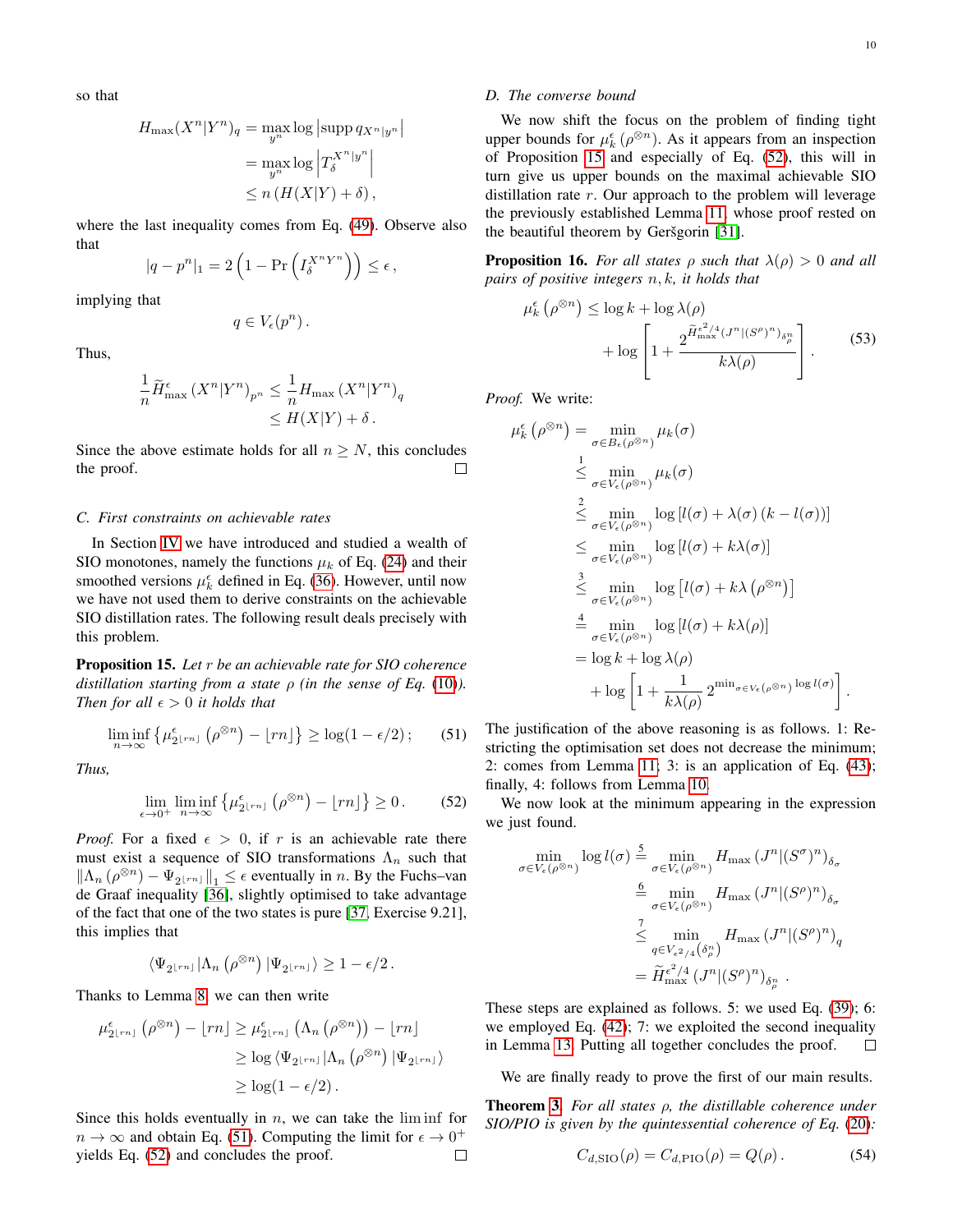*Proof of Theorem [3.](#page-3-4)* Thanks to Lemma [6,](#page-4-6) it is only left to show that  $C_{d, \text{SIO}}(\rho) \leq Q(\rho)$ . When  $\lambda(\rho) = 0$  and hence  $\rho = \overline{\rho}$  by Eq. [\(33\)](#page-6-9), we have that

$$
C_{d, \text{SIO}}(\rho) \leq C_{d, \text{IO}}(\rho) = C_r(\rho) = C_r(\overline{\rho}) = Q(\rho),
$$

where we employed the identities in Eq.  $(11)$  and  $(22)$ .

The nontrivial case is thus when  $\lambda(\rho) > 0$ . Let r be an achievable rate for SIO distillation (in the sense of Eq. [\(10\)](#page-3-7)). Using Proposition [15](#page-9-2) together with the upper bound in Propo-sition [16](#page-9-3) for  $k = 2^{\lfloor rn \rfloor}$ , we deduce that

<span id="page-10-0"></span>
$$
0 \leq \lim_{\epsilon \to 0^{+}} \liminf_{n \to \infty} \left\{ \log \lambda(\rho) + \log \left[ 1 + \frac{1}{\lambda(\rho)} 2^{\widetilde{H}_{\text{max}}^{\epsilon^{2}/4} (J^{n} | (S^{\rho})^{n})_{\delta_{\rho}^{n}} - \lfloor rn \rfloor} \right] \right\}
$$
  
=  $\log \lambda(\rho)$   
+  $\log \left[ 1 + \frac{1}{\lambda(\rho)} \lim_{\epsilon} 2^{\liminf_{n} \left( \widetilde{H}_{\text{max}}^{\epsilon^{2}/4} (J^{n} | (S^{\rho})^{n})_{\delta_{\rho}^{n}} - \lfloor rn \rfloor} \right) \right].$  (55)

Now, since

$$
\lim_{n \to \infty} \frac{1}{n} \widetilde{H}^{\epsilon^2/4}_{\max} (J^n | (S^\rho)^n)_{\delta_\rho^n} = H (J | S^\rho)_{\delta_\rho} = Q(\rho)
$$

for all  $\epsilon > 0$  by Lemma [14](#page-8-5) and Eq. [\(38\)](#page-7-1), we see that

$$
\liminf_{n \to \infty} \left( \widetilde{H}^{\epsilon^2/4}_{\max} (J^n | (S^\rho)^n)_{\delta^n_\rho} - \lfloor rn \rfloor \right) = -\infty
$$

as soon as  $r > Q(\rho)$ . Thanks to Eq. [\(55\)](#page-10-0), in this case we would obtain  $\log \lambda(\rho) \geq 0$ , absurd since  $\lambda(\rho) < 1$ . Hence, we conclude that  $r \leq Q(\rho)$ , as claimed. □

We now explore some consequences of the above Theorem [3.](#page-3-4) The first problem we look into is that of the difference between the distillable coherence under SIO/PIO on one side and under IO on the other. It turns out that these two quantities coincide precisely for those states that are IO reversible according to [\[6,](#page-17-5) Theorem 10].

Corollary 17. *For a given state* ρ*,*

*either* 
$$
C_{d, \text{SIO/PIO}}(\rho) < C_{d, \text{IO}}(\rho) < C_{c, \text{IO}}(\rho)
$$
  
*or*  $C_{d, \text{SIO/PIO}}(\rho) = C_{d, \text{IO}}(\rho) = C_{c, \text{IO}}(\rho)$ ,

*where IO denotes the set of incoherent operations. In other words, the IO reversible states of [\[6,](#page-17-5) Theorem 10] are precisely those that can be distilled just as efficiently with PIO, SIO and IO.*

*Proof.* Remember that  $C_{d,IO}(\rho) = C_r(\rho)$  and  $C_{c,IO}(\rho) =$  $C_f(\rho)$  by Eq. [\(11\)](#page-3-8). We already observed in Remark [4](#page-4-8) that  $C_r(\rho) = C_f(\rho)$  precisely when  $\rho = \overline{\rho}$ , which is the same as requiring that  $Q(\rho) = C_r(\rho)$ .  $\Box$ 

We now consider a slightly modified scenario for coherence distillation under SIO/PIO. Namely, drawing inspiration from [\[38\]](#page-17-37), let us consider a class of incoherent operations  $\mathcal O$ assisted by a sublinear amount of coherence. The corresponding distillation rate will be defined by

<span id="page-10-1"></span>
$$
C_{d, \mathcal{O}c}(\rho)
$$
  
= sup  $\left\{ r : \lim_{n \to \infty} \inf_{\Lambda \in \mathcal{O}} \left\| \Lambda \left( \rho^{\otimes n} \otimes \Psi_{2^{o(n)}} \right) - \Psi_{2^{\lfloor rn \rfloor}} \right\|_1 = 0 \right\},\$  (56)

where  $o(n)$  is an arbitrary (positive and integer-valued) function of n such that  $\lim_{n\to\infty} o(n)/n = 0$ , over which we maximise the yield  $r$ .

Remark 6. The fact that the state we allow a sublinear amount of copies of in [\(56\)](#page-10-1) is a maximally coherent state is immaterial, at least for  $\mathcal{O} \in \{$ MIO, DIO, IO, SIO}: since all states have finite coherence cost under either of these classes of operations, even under the constraint of zero error, we can use the maximally coherent states to distil a sublinear number of copies of any other state. The situation is not so clear for  $\mathcal{O} = \text{PIO}$ , as some states there have infinite cost, and thus the corresponding scenarios may differ, at least in principle.

In the case of entanglement theory under LOCC, it is known that a sublinear amount of Bell pairs does not help asymptotically at least in pure-to-pure state transformations [\[38\]](#page-17-37). However, an analogous result for the mixed-state case is not known. This problem is connected with that of the full additivity of the distillable entanglement, which has been conjectured to be violated in general [\[39\]](#page-17-38). We lack a complete answer to this question even in the case where the free operations are only asymptotically non-entangling [\[40\]](#page-17-39), [\[41\]](#page-17-40). Thanks to Theorem [3,](#page-3-4) we can solve the corresponding problem in the theory of coherence completely.

**Corollary 18.** *For*  $O \in \{MIO, DIO, IO, SIO, PIO\}$ *, a sublinear amount of maximally coherent bits does not help distillation. In formula,*

$$
C_{d, \mathcal{O}c}(\rho) \equiv C_{d, \mathcal{O}}(\rho) , \qquad (57)
$$

*for all states* ρ*, and for all classes of operations* O ∈ {MIO, DIO,IO, SIO,PIO}*.*

*Proof.* Clearly, it always holds that  $C_{d, \mathcal{O}\mathcal{C}}(\rho) \geq C_{d, \mathcal{O}}(\rho)$ . In order to show the converse, write

$$
C_{d, \mathcal{O}c}(\rho) \leq \frac{1}{n} C_{d, \mathcal{O}} \left( \rho^{\otimes n} \otimes \Psi_{2^{\lfloor \delta n \rfloor}} \right)
$$
  
\n
$$
\stackrel{2}{=} C_{d, \mathcal{O}}(\rho) + \frac{1}{n} C_{d, \mathcal{O}} \left( \Psi_{2^{\lfloor \delta n \rfloor}} \right)
$$
  
\n
$$
= C_{d, \mathcal{O}}(\rho) + \frac{1}{n} \log \lfloor \delta n \rfloor
$$
  
\n
$$
\leq C_{d, \mathcal{O}}(\rho) + \delta.
$$

Here, inequality 1 follows from the fact that for any  $\delta > 0$ we have that  $\delta n \ge o(n)$  eventually in *n*. The equality in 2, instead, is an application of the full additivity of  $C_{d,0}$  for  $O \in \{MIO, DIO, IO, SIO, PIO\}$ , that is, of the identities

$$
C_{d,\mathcal{O}}(\omega \otimes \tau) = C_{d,\mathcal{O}}(\omega) + C_{d,\mathcal{O}}(\tau),
$$

valid for all states  $\omega, \tau$ . In fact, by [\[21\]](#page-17-20) we have that  $C_{d,\text{MIO}} =$  $C_{d, \text{DIO}} = C_{d,\text{IO}} = C_r$ , which is indeed fully additive [\[6\]](#page-17-5). Thanks to Theorem [3,](#page-3-4) we also know that  $C_{d, \text{SIO}} = C_{d, \text{PIO}} =$  $Q$ , which is again fully additive by  $(21)$ . Since we have established that  $C_{d, \mathcal{O}c}(\rho) \leq C_{d, \mathcal{O}}(\rho) + \delta$  for all  $\delta > 0$ , it must be the case that  $C_{d, \mathcal{O}c}(\rho) \leq C_{d, \mathcal{O}}(\rho)$ , which completes  $\Box$ the proof.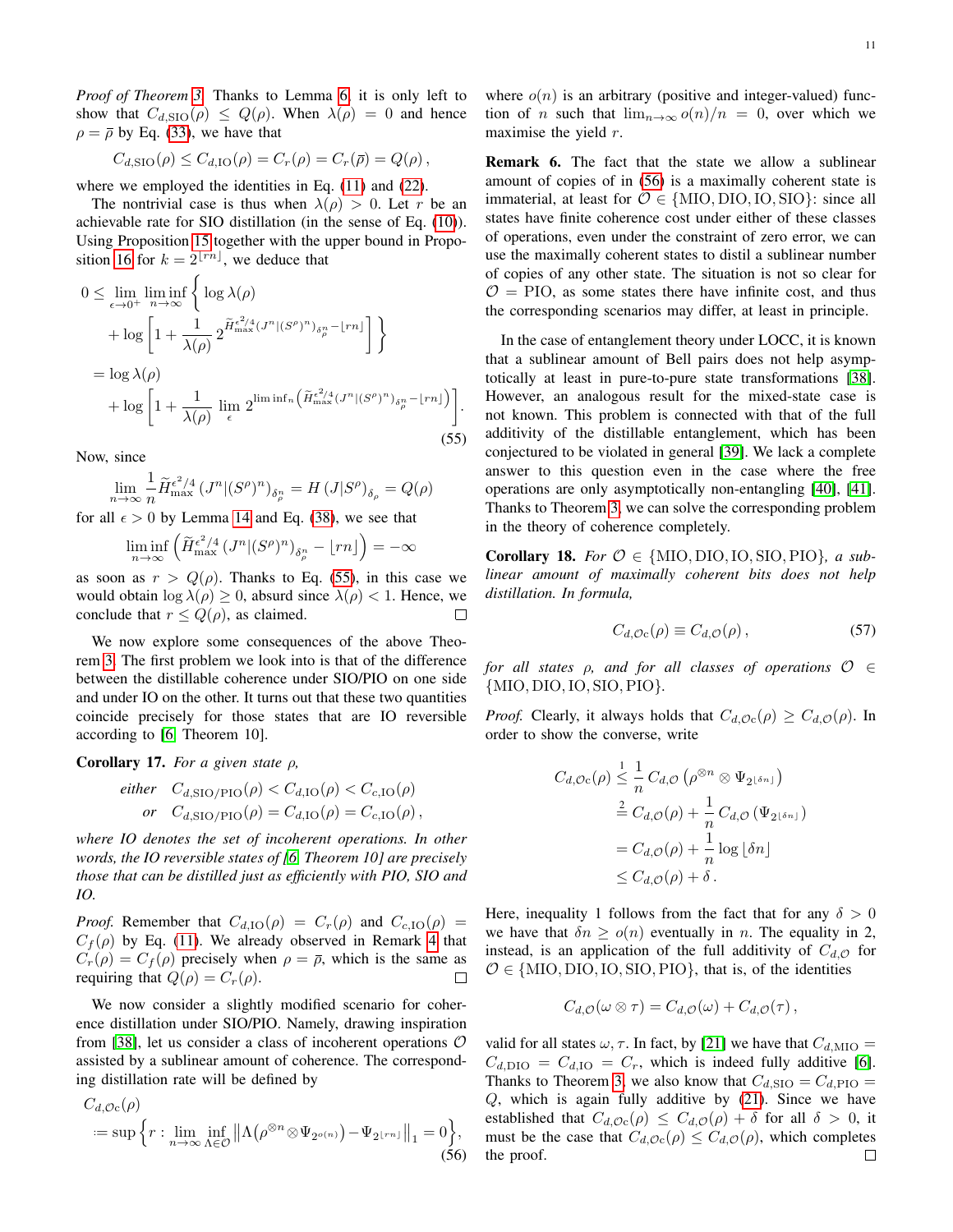# VI. COHERENCE COST UNDER PIO

<span id="page-11-0"></span>Throughout Sections [III–](#page-4-0)[V](#page-7-0) we have shown that SIO/PIO are overall weak sets of operations as far as coherence distillation is concerned. Intuitively, we can see this as a consequence of the unavoidable noise such operations introduce into the system. When the aim is to prepare maximally coherent states, even the slightest amount of noise will be detrimental to the process. In turn, this entails that with SIO/PIO one cannot do much more than 'isolate' the coherence that was already there in the system, while there is no hope to 'concentrate' it if it was dispersed in the first place.

However, this picture changes dramatically when we consider the task of coherence dilution instead of that of coherence distillation. As we discussed in Section [II-C,](#page-3-9) in coherence dilution we aim to prepare *n* copies of a target state  $\rho$  by means of operations in a certain class and using up as resources some  $\lfloor rn \rfloor$  coherence bits  $\Psi_2$ . Although we allow for a small error in this preparation process, we require that such error vanishes in the asymptotic limit  $n \to \infty$ . The maximal rate r for which this procedure is possible is known was defined in Eq. [\(14\)](#page-3-10) as the cost of the state  $\rho$  relative to the given class of operations. As the name suggests, in coherence dilution noisy operations are not necessarily useless, as the target state can be noisy itself. At the intuitive level, this may lead us to conjecture that sufficiently mixed states have finite SIO/PIO cost.

Indeed, this turns out to be the case. The problem of coherence dilution under SIO has been solved in [\[19\]](#page-17-18), [\[6\]](#page-17-5), where it was shown that

<span id="page-11-1"></span>
$$
C_{c, \text{SIO}}(\rho) = C_{c, \text{IO}}(\rho) = C_f(\rho), \tag{58}
$$

where  $C_f$  is the coherence of formation defined in Eq. [\(8\)](#page-3-1). To prove Eq. [\(58\)](#page-11-1), observe that: (i) by [\[6,](#page-17-5) Theorem 8], the IO coherence cost is given by  $C_{c,IO}(\rho) = C_f(\rho)$ ; (ii) since SIO are special cases of IO, it holds that  $C_{c, SIO}(\rho) \geq C_{c, IO}(\rho)$ by construction; (iii) however,  $C_{c, \text{SIO}}(\rho) \leq C_f(\rho)$ , because the protocol described in the proof of [\[6,](#page-17-5) Theorem 8] involves only the preparation of pure states, and SIO are equivalent to IO as far as pure-to-pure transformation are concerned [\[19\]](#page-17-18).

The above construction confirms our intuition: although much weaker than IO at distilling coherence bits, SIO are as powerful as IO when it comes to coherence dilution. The relevance of the above results for experimental practice is however hindered by the fact that the implementation of SIO still requires coherent (destructive) measurements on ancillary systems [\[16\]](#page-17-15). To obtain a feasible protocol to prepare states in a reliable way with minimal coherence consumption, we instead need to look at physically incoherent operations, i.e. PIO. As we mentioned before, the problem of computing the PIO coherence cost does not seem to have been considered before. In this section we solve this problem completely by providing an analytical formula for the PIO coherence cost of a generic state (Theorem [4\)](#page-3-5). Curiously, this turns out to be given by an expression similar to that of the coherence of formation (Eq. [\(8\)](#page-3-1)), but with the infimum running over convex decompositions comprising uniformly coherent states only. We duly dub this quantity *uniform coherence of formation*. After discussing some preliminary notions in Subsection [VI-A,](#page-11-2) we introduce and study the uniform coherence of formation in Section [VI-B.](#page-12-0) In the subsequent [\(VI-C\)](#page-14-0) we finally give the full proof of Theorem [4.](#page-3-5)

## <span id="page-11-2"></span>*A. Preliminaries*

Remember that we defined  $U$  as the set formed by all uniformly coherent states of sizes  $k = 1, \ldots, d$ . In what follows we will look at its convex hull, denoted  $conv(\mathcal{U})$ . Observe that since  $U$  is compact the same is true of  $conv(U)$ . The reason of our interest lies in the following fact.

<span id="page-11-3"></span>Lemma 19. *Physically incoherent operations preserve the set* conv( $U$ )*. Namely, if*  $\rho \in \text{conv}(U)$  *and*  $\Lambda$  *is a PIO then also*  $\Lambda(\rho) \in \text{conv}(\mathcal{U}).$ 

*Proof.* Up to convex combinations, it suffices to show the claim for an elementary PIO  $\Lambda$  acting as in [\(6\)](#page-2-5). Given a decomposition of  $\rho \in \text{conv}(\mathcal{U})$  as  $\rho = \sum_{\alpha} p_{\alpha} \Psi_{\alpha}$ , with  $|\Psi_{\alpha}\rangle \in \mathcal{U}_{k_{\alpha}},$  we write

$$
\Lambda(\rho) = \sum_{\alpha,\beta} p_{\alpha} U_{\beta} \Pi_{\beta} \Psi_{\alpha} \Pi_{\beta} U_{\beta}^{\dagger} \in \text{conv}(\mathcal{U}),
$$

where we observed that  $U_\beta \Pi_\beta |\Psi_\alpha\rangle$  is proportional to a uniformly coherent state for all  $\alpha$ ,  $\beta$ . П

The above result immediately shows that since in the task of PIO coherence dilution we start from a maximally coherent (and hence uniformly coherent) state, we cannot hope to construct any state that does not belong to  $\text{conv}(\mathcal{U})$ . Since the extreme points of  $conv(\mathcal{U})$  are precisely the uniformly coherent states, any other pure state necessarily lies outside of it. Thus, we immediately retrieve the result of [\[13\]](#page-17-12) that all pure states except for the uniformly coherent ones have infinite PIO coherence cost. We now take the chance to extend this result by providing a simple necessary criterion to check whether a given state is in  $conv(\mathcal{U})$  or not.

<span id="page-11-4"></span>**Lemma 20.** *Every state*  $\rho \in \text{conv}(\mathcal{U})$  *has the property that*  $|\rho_{ij}| \le \min\{\rho_{ii}, \rho_{jj}\}$  *for all pairs of indices i, j. Consequently, the only pure states in*  $conv(U)$  *are uniformly coherent.*

*Proof.* Let  $\rho$  be decomposed as  $\rho = \sum_{\alpha} p_{\alpha} \Psi_{\alpha}$ , where the states  $\Psi_{\alpha} = |\Psi_{\alpha}\rangle \langle \Psi_{\alpha}|$  are uniformly coherent on a set  $J_{\alpha}$ . For  $i \in [d]$  and a subset  $J \subseteq [d]$ , define the Kronecker delta symbol as  $\delta_{i,J} = 1$  if  $i \in J$  and 0 otherwise. Then for all  $\alpha$ 

$$
|(\Psi_{\alpha})_{ij}| = \frac{\delta_{i,J_{\alpha}}\delta_{j,J_{\alpha}}}{k_{\alpha}} = \min \left\{ (\Psi_{\alpha})_{ii}, (\Psi_{\alpha})_{jj} \right\},\,
$$

implying that

$$
|\rho_{ij}| = \left| \sum_{\alpha} p_{\alpha} (\Psi_{\alpha})_{ij} \right|
$$
  
\n
$$
\leq \sum_{\alpha} p_{\alpha} |(\Psi_{\alpha})_{ij}|
$$
  
\n
$$
= \sum_{\alpha} p_{\alpha} \min \{ (\Psi_{\alpha})_{ii}, (\Psi_{\alpha})_{jj} \}
$$
  
\n
$$
\leq \min \left\{ \sum_{\alpha} p_{\alpha} (\Psi_{\alpha})_{ii}, \sum_{\alpha} p_{\alpha} (\Psi_{\alpha})_{jj} \right\}
$$
  
\n
$$
= \min \left\{ \rho_{ii}, \rho_{jj} \right\}.
$$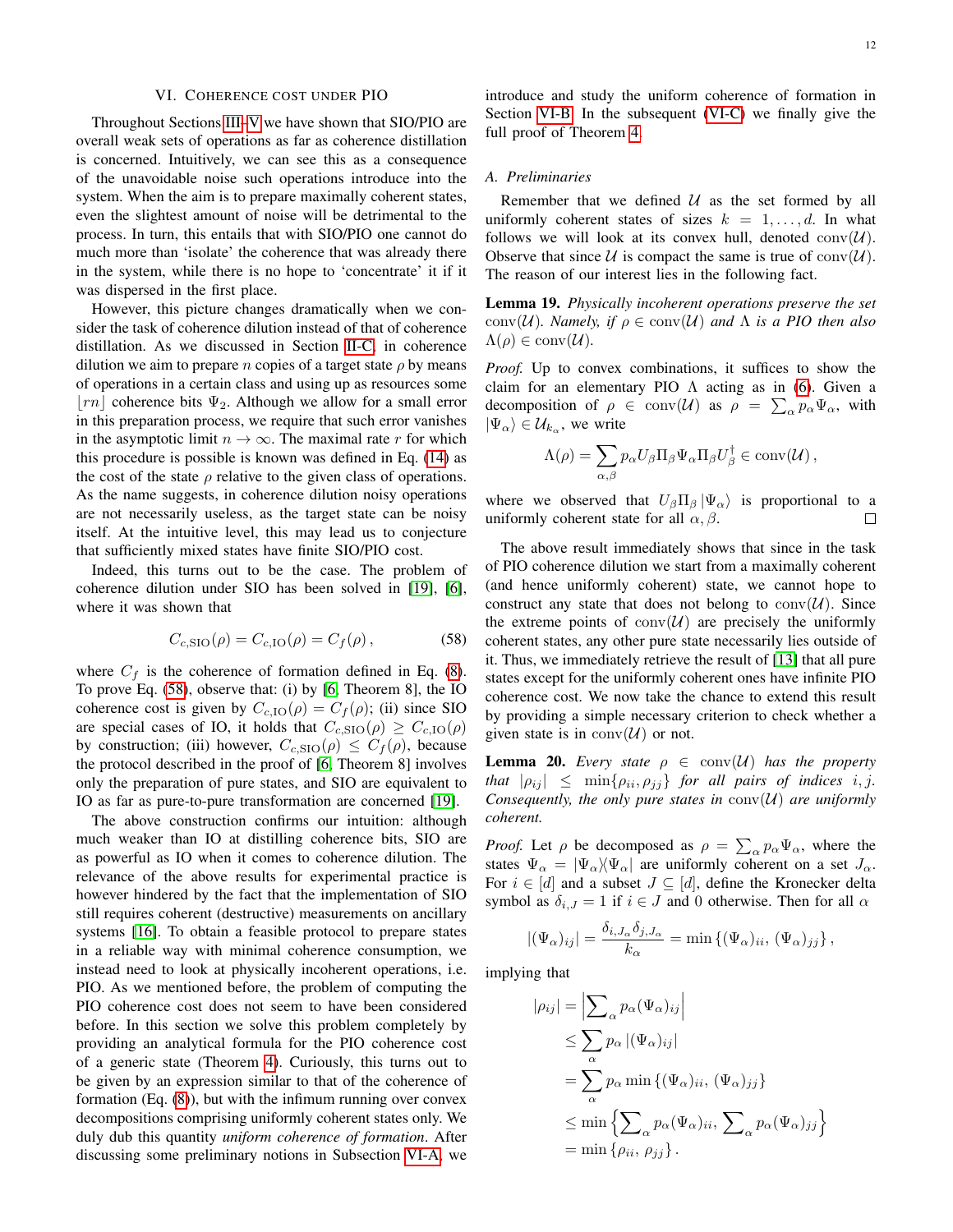This proves the first claim. Now, take a pure state  $|\psi\rangle$  =  $\sum_i z_i |i\rangle$ . If  $|\psi\rangle$  is not uniformly coherent then  $0 < |z_i| <$  $|z_j|$  for some i, j. It is then easy to see that the projector  $\psi = |\psi\rangle\langle\psi|$  satisfies  $|\psi_{ij}| = |z_i||z_j| > |z_i|^2 = \psi_{ii}$ , implying that  $\psi \notin \text{conv}(\mathcal{U})$ .  $\Box$ 

The above result could make us fear that the set  $conv(U)$ is too meagre, which would seriously hinder PIO coherence dilution via Lemma [19.](#page-11-3) Fortunately, we now show that this is not the case. In fact, although U has measure zero,  $conv(U)$ turns out to have nonzero volume, as can be proved e.g. by showing that it contains a full ball around the maximally mixed state.

<span id="page-12-2"></span>Lemma 21. *Let* ρ *be a diagonally dominant state on a system of dimension d, i.e. let it be such that*  $\rho_{ii} \ge \sum_{j \ne i} |\rho_{ij}|$  for *all*  $i = 1, \ldots, d$ *. Then*  $\rho \in \text{conv}(\mathcal{U})$ *. Consequently, for every state* ρ *in dimension* d *it holds that*

<span id="page-12-1"></span>
$$
\left\|\rho - \frac{1}{d}\right\|_{1\to 1} \le \frac{1}{d} \quad \Longrightarrow \quad \rho \in \text{conv}(\mathcal{U}),\qquad(59)
$$

 $where \t\|X\|_{1\to 1} := \max_{1\leq i\leq d} \sum_{j=1}^d |X_{ij}|$  *is the so-called max-row sum norm.*

Remark 7. Using the Cauchy–Schwartz inequality, it is not difficult to show that all states with low enough purity auto-matically obey Eq. [\(59\)](#page-12-1). Namely, if  $\text{Tr } \rho^2 \leq \frac{d^2+1}{d^3}$  for a state in dimension  $d$  then Eq. [\(59\)](#page-12-1) is necessarily satisfied.

*Proof of Lemma [21.](#page-12-2)* Mimicking a technique first employed in [\[29\]](#page-17-28), [\[42\]](#page-17-41), we can write a diagonally dominant state  $\rho$  as a convex combination

$$
\rho = \sum_{i < j} |\rho_{ij}| \frac{\frac{\rho_{ij}}{|\rho_{ij}|} |i\rangle + |j\rangle}{\sqrt{2}} \frac{\frac{\rho_{ij}^*}{|\rho_{ij}|} \langle i| + \langle j|}{\sqrt{2}} + \sum_i \left(\rho_{ii} - \sum_{j \neq i} |\rho_{ij}|\right) |i\rangle\langle i|,
$$

which shows that  $\rho \in \text{conv}(\mathcal{U}_1 \cup \mathcal{U}_2) \subseteq \text{conv}(\mathcal{U})$  and proves the first claim. Finally, the second claim follows from the elementary observation that if  $||X||_{1\to 1} \leq 1$  then  $1 + X$  is diagonally dominant.  $\Box$ 

### <span id="page-12-0"></span>*B. Uniform coherence of formation*

Given a state  $\rho \in U$ , we define its *uniform coherence of formation* as the convex roof

<span id="page-12-3"></span>
$$
C_f^{\mathcal{U}}(\rho) := \inf_{\substack{\sum_{\alpha} p_{\alpha} \Psi_{\alpha} = \rho \\ |\Psi_{\alpha}\rangle \in \mathcal{U}_{k_{\alpha}}}} \sum_{\alpha} p_{\alpha} \log k_{\alpha}, \tag{60}
$$

where  $\Psi_{\alpha} = |\Psi_{\alpha}\rangle \langle \Psi_{\alpha}|$ , as usual. If the infimum in [\(60\)](#page-12-3) is over an empty set, that is, if  $\rho \notin \text{conv}(\mathcal{U})$ , we set by convention  $C_f^{\mathcal{U}}(\rho) := +\infty$ . Observe that for all uniformly coherent states  $|\Psi\rangle \in \mathcal{U}_k$  it holds that  $C_f^{\mathcal{U}}(\Psi) = \log k$ . As is easy to see, the proof of Lemma [21](#page-12-2) shows that all diagonally dominant states  $\rho$ , thereby including those obeying the inequality in Eq. [\(59\)](#page-12-1), satisfy  $C_f^{\mathcal{U}}(\rho) \leq 1$ . On a different line, it follows e.g. from [\[43,](#page-17-42) Lemma A.2] that the infimum in Eq. [\(60\)](#page-12-3) is always achieved on a decomposition formed by no more than  $d^2$  elements, with d being the dimension of the underlying Hilbert space.

# <span id="page-12-7"></span>Proposition 22. *The uniform coherence of formation is:*

*(a) a convex strong monotone under PIO, meaning that for all states and for all PIO* Λ *acting as in* [\(5\)](#page-2-6) *it holds that*

<span id="page-12-5"></span>
$$
C_f^{\mathcal{U}}\left(\Lambda(\rho)\right) \le \sum_{\alpha,\beta} p_{\alpha} q_{\beta|\alpha} C_f^{\mathcal{U}}\left(\widetilde{\rho}_{\beta|\alpha}\right)
$$
  

$$
\le C_f^{\mathcal{U}}(\rho), \tag{61}
$$

*where*  $q_{\beta|\alpha} := \text{Tr} [\rho \Pi_{\beta|\alpha}]$  and  $\widetilde{\rho}_{\beta|\alpha}$ <br>  $\frac{1}{q_{\beta|\alpha}} U_{\alpha,\beta} \Pi_{\beta|\alpha} \rho \Pi_{\beta|\alpha} U_{\alpha,\beta}^{\dagger}.$ *. .*= *(b)* superadditive, i.e. such that

$$
C^{U}(q_{i-1}) > C^{U}(q_{i}) + C^{U}(q_{i})
$$

<span id="page-12-6"></span>
$$
C_f^{\mathcal{U}}(\rho_{AB}) \ge C_f^{\mathcal{U}}(\rho_A) + C_f^{\mathcal{U}}(\rho_B) \tag{62}
$$

*for all bipartite states*  $\rho_{AB}$ *, where*  $\rho_A := \text{Tr}_B \rho_{AB}$  *and similarly for*  $ρ_B$ *;* 

*(c) fully additive on tensor products, meaning that*

$$
C_f^{\mathcal{U}}(\rho_A \otimes \sigma_B) = C_f^{\mathcal{U}}(\rho_A) + C_f^{\mathcal{U}}(\sigma_B) \tag{63}
$$

*for all pairs of states*  $\rho_A$ ,  $\sigma_B$ ;

*(d) lower semicontinuous.*

*Proof.* We start from claim (a). The fact that  $C_f^{\mathcal{U}}$  is convex follows immediately from its definition. To show that it is also a strong PIO monotone, it then suffices to consider an elementary PIO  $\Lambda$  that acts as in [\(6\)](#page-2-5). Consider the decomposition  $\rho = \sum_{\gamma} p_{\gamma} \Psi_{\gamma}$  of  $\rho$  that achieves the infimum in Eq. [\(60\)](#page-12-3), in formula  $C_f^{\mathcal{U}}(\rho) = \sum_{\gamma} p_{\gamma} \log k_{\gamma}$ , where  $|\Psi_{\gamma}\rangle \in \mathcal{U}_{k_{\gamma}}$ . Clearly, for all  $\beta$  and  $\gamma$  we will have that  $U_{\beta} \Pi_{\beta} |\Psi_{\gamma}\rangle$  is proportional to some uniformly coherent state of size  $k_{\beta|\gamma}$ :

$$
U_{\beta} \Pi_{\beta} |\Psi_{\gamma}\rangle = \sqrt{\frac{k_{\beta|\gamma}}{k_{\gamma}}} |\Psi_{\beta|\gamma}\rangle, \qquad |\Psi_{\beta|\gamma}\rangle \in \mathcal{U}_{k_{\beta|\gamma}}.
$$

Moreover, the completeness relation  $\sum_{\beta} \Pi_{\beta} = 1$  imposes that

<span id="page-12-4"></span>
$$
\sum_{\beta} k_{\beta|\gamma} = k_{\gamma} \qquad \forall \gamma.
$$
 (64)

The post-measurement state corresponding to outcome  $\beta$  is  $\widetilde{\rho}_{\beta} = \sum_{\gamma} \frac{p_{\gamma} k_{\beta|\gamma}}{q_{\beta} k_{\gamma}}$  $\frac{p_{\gamma}k_{\beta|\gamma}}{q_{\beta}k_{\gamma}} \Psi_{\beta|\gamma}$ , where  $q_{\beta} = \sum_{\gamma'} \frac{p_{\gamma'}k_{\beta|\gamma'}}{k_{\gamma'}}$  $\frac{r_{\kappa_{\beta}|\gamma'}}{k_{\gamma'}}$ . Note that  $\Lambda(\rho) = \sum_{\beta} q_{\beta} \tilde{\rho}_{\beta}$ . Using the convexity of  $C_f^{\mathcal{U}}$ , the concavity of the logarithm and the normalization condition (64), we of the logarithm, and the normalisation condition [\(64\)](#page-12-4), we deduce that

$$
C_f^{\mathcal{U}}(\Lambda(\rho)) \leq \sum_{\beta} q_{\beta} C_f^{\mathcal{U}}(\widetilde{\rho}_{\beta})
$$
  
\n
$$
\leq \sum_{\beta} q_{\beta} \sum_{\gamma} \frac{p_{\gamma} k_{\beta|\gamma}}{q_{\beta} k_{\gamma}} \log k_{\beta|\gamma}
$$
  
\n
$$
= \sum_{\gamma} p_{\gamma} \sum_{\beta} \frac{k_{\beta|\gamma}}{k_{\gamma}} \log k_{\beta|\gamma}
$$
  
\n
$$
\leq \sum_{\gamma} p_{\gamma} \log \left( \frac{1}{k_{\gamma}} \sum_{\beta} k_{\beta|\gamma}^2 \right)
$$
  
\n
$$
\leq \sum_{\gamma} p_{\gamma} \log \left( \frac{1}{k_{\gamma}} \left( \sum_{\beta} k_{\beta|\gamma} \right)^2 \right)
$$
  
\n
$$
= \sum_{\gamma} p_{\gamma} \log k_{\gamma}
$$
  
\n
$$
= C_f^{\mathcal{U}}(\rho).
$$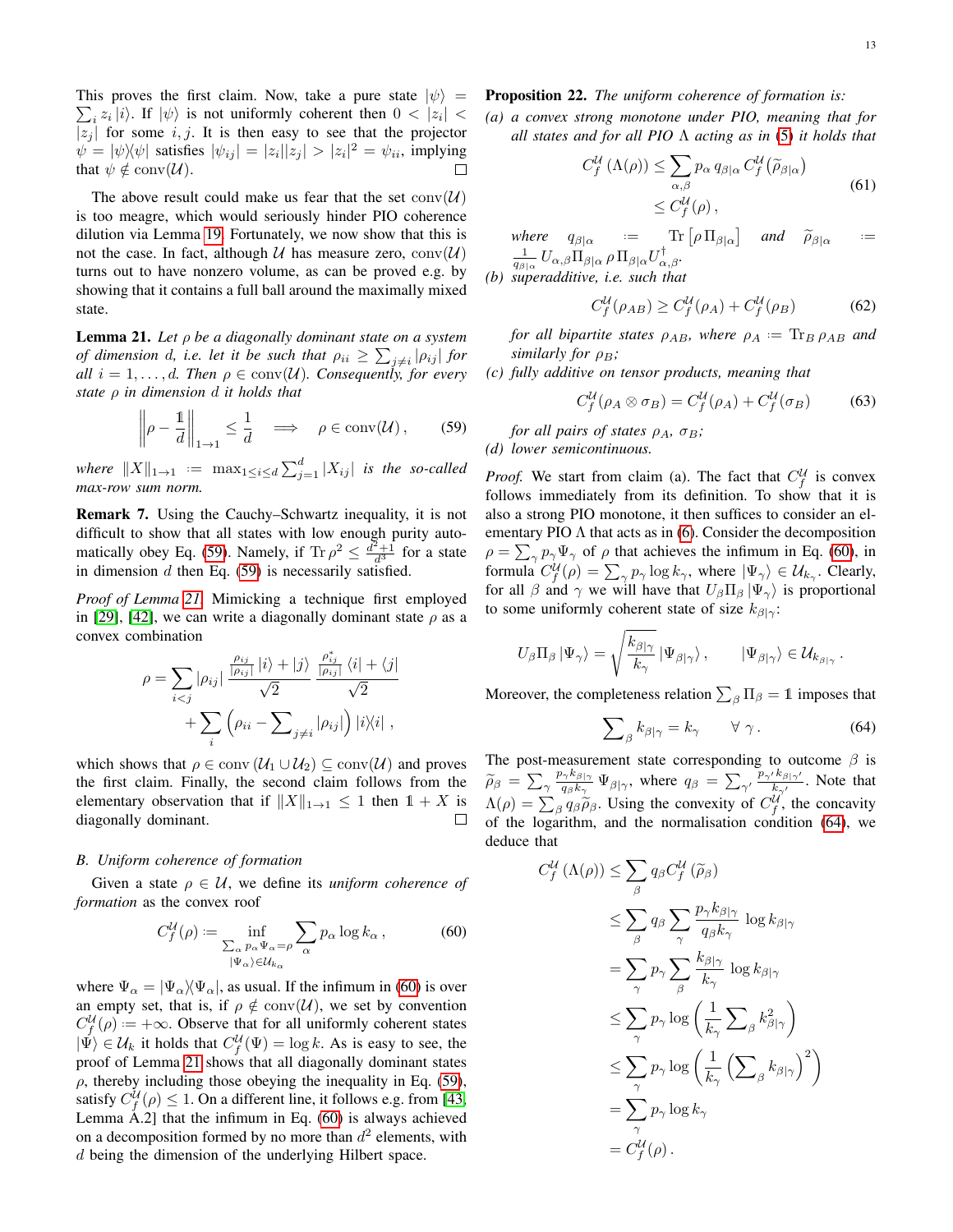This completes the proof of [\(61\)](#page-12-5) and of claim (a).

To prove claim (b), it suffices to show that for all uniformly coherent bipartite pure states  $|\Psi\rangle_{AB} \in \mathcal{U}_k$  one has that

<span id="page-13-0"></span>
$$
\log k = C_f^{\mathcal{U}}(\Psi_{AB}) \ge C_f^{\mathcal{U}}(\Psi_A) + C_f^{\mathcal{U}}(\Psi_B). \tag{65}
$$

Before delving into the proof of Eq. [\(65\)](#page-13-0), let us show how this allows us to deduce Eq. [\(62\)](#page-12-6). For a generic decomposition  $\rho_{AB} = \sum_{\alpha} p_{\alpha} \Psi_{AB}^{(\alpha)}$  of  $\rho_{AB}$  into uniformly coherent states  $|\Psi^{(\alpha)}\rangle_{AB} \in \mathcal{U}_{k_\alpha}$ , using Eq. [\(65\)](#page-13-0) we would obtain that

$$
\sum_{\alpha} p_{\alpha} \log k_{\alpha} = \sum_{\alpha} p_{\alpha} C_f^{\mathcal{U}} \left( \Psi_{AB}^{(\alpha)} \right)
$$
  
\n
$$
\geq \sum_{\alpha} p_{\alpha} \left( C_f^{\mathcal{U}} \left( \Psi_A^{(\alpha)} \right) + C_f^{\mathcal{U}} \left( \Psi_B^{(\alpha)} \right) \right)
$$
  
\n
$$
= \sum_{\alpha} p_{\alpha} C_f^{\mathcal{U}} \left( \Psi_A^{(\alpha)} \right) + \sum_{\alpha} p_{\alpha} C_f^{\mathcal{U}} \left( \Psi_B^{(\alpha)} \right)
$$
  
\n
$$
\geq C_f^{\mathcal{U}}(\Psi_A) + C_f^{\mathcal{U}}(\Psi_B),
$$

where the last inequality follows from the convexity of  $C_f^{\mathcal{U}}$ . Since the decomposition of  $\rho_{AB}$  we considered was entirely arbitrary, this would imply Eq. [\(62\)](#page-12-6).

We now prove Eq. [\(65\)](#page-13-0). Write

$$
\left|\Psi\right\rangle_{AB} = \frac{1}{\sqrt{k}} \sum_{i,j} M_{ij} \left|ij\right\rangle \in \mathcal{U}_k \,, \tag{66}
$$

where each entry of the  $d_A \times d_B$  complex matrix M is either 0 or has modulus 1, in formula  $|M_{ij}| \in \{0,1\}$  for all i, j. Define

<span id="page-13-1"></span>
$$
k_i := \sum_j |M_{ij}|, \qquad h_j := \sum_i |M_{ij}|, \tag{67}
$$

so that

<span id="page-13-2"></span>
$$
\sum_{i} k_i = \sum_{j} h_j = k. \tag{68}
$$

A quick calculation reveals that the partial trace  $\Psi_A$  =  $\text{Tr}_B \Psi_{AB}$  takes the form

$$
\Psi_A = \sum_j \frac{h_j}{k} \left( \frac{1}{\sqrt{h_j}} \sum_i M_{ij} |i\rangle \right) \left( \frac{1}{\sqrt{h_j}} \sum_i M_{ij}^* \langle i| \right).
$$

Since this is a convex decomposition of  $\Psi_A$  into uniformly coherent states, we deduce the estimate

$$
C_f^{\mathcal{U}}\left(\Psi_A\right) \leq \sum_j \frac{h_j}{k} \log h_j\,;
$$

analogously, it can be shown that

$$
C_f^{\mathcal{U}}\left(\Psi_B\right) \leq \sum_i \frac{k_i}{k} \log k_i \,.
$$

Putting all together yields

$$
C_f^{\mathcal{U}}(\Psi_A) + C_f^{\mathcal{U}}(\Psi_B) \le \sum_j \frac{h_j}{k} \log h_j + \sum_i \frac{k_i}{k} \log k_i
$$
  
\n
$$
= \sum_{i,j} \frac{|M_{ij}|}{k} \log h_j + \sum_{i,j} \frac{|M_{ij}|}{k} \log k_i
$$
  
\n
$$
= \sum_{i,j} \frac{|M_{ij}|}{k} \log (k_i h_j)
$$
  
\n
$$
\le \log \left( \sum_{i,j} \frac{|M_{ij}|}{k} k_i h_j \right)
$$
  
\n
$$
\le \log \left( \frac{1}{k} \sum_{i,j} k_i h_j \right)
$$
  
\n
$$
= \log \left( \frac{1}{k} \left( \sum_i k_i \right) \left( \sum_j h_j \right) \right)
$$
  
\n
$$
\frac{4}{k} \log k.
$$

The justification of the above derivation is as follows. 1: Comes from Eq. [\(67\)](#page-13-1); 2: is a consequence of the concavity of the logarithm, once one observes  $|M_{ij}|/k$  is a probability distribution over  $[d_{A}d_{B}]$  by Eq. [\(68\)](#page-13-2); 3: is an application of the inequality  $|M_{ii}| \leq 1$ ; finally, 4: descends once again from the normalisation condition in Eq. [\(68\)](#page-13-2). This completes the proof of claim (b).

We now move on to (c). Applying (b) in the special case where  $\rho_{AB}$  is a product state we arrive at the inequality  $C_f^{\mathcal{U}}(\rho_A \otimes \sigma_B) \geq C_f^{\mathcal{U}}(\rho_A) + C_f^{\mathcal{U}}(\sigma_B)$ . The converse relation is easily established by taking two decompositions  $\rho_A$  =  $\sum_{\alpha} p_{\alpha} \Psi_{\alpha}$  and  $\sigma_B = \sum_{\beta} q_{\beta} \Psi_{\beta}'$  that achieve the infima defining the uniform coherences of formation of  $\rho_A$  and  $\sigma_B$ , respectively, and considering the 'product' decomposition  $\rho_A \otimes \sigma_B = \sum_{\alpha,\beta} p_\alpha q_\beta \Psi_\alpha \otimes \Psi'_\beta.$ 

To establish (d), we have to show that for all sequences of states  $\rho_n$  such that  $\lim_{n\to\infty}\rho_n = \rho$  it holds that  $C_f^{\mathcal{U}}(\rho) \leq$  $\liminf_{n\to\infty} C_f^{\mathcal{U}}(\rho_n)$ . Up to taking subsequences, we can assume that the lim inf is in fact a proper limit. Also, since if  $\rho_n \notin \text{conv}(\mathcal{U})$  frequently in n then  $\lim_{n \to \infty} C_f^{\mathcal{U}}(\rho_n) = \infty$ , we can assume that we are in the nontrivial case where  $\rho_n \in \text{conv}(\mathcal{U})$  eventually. Remembering that in dimension d the optimal decomposition in Eq.  $(60)$  can be taken to be formed by no more than  $d^2$  elements, we can write  $\rho_n = \sum_{\alpha=1}^{d^2} p_\alpha^{(n)} \Psi_\alpha^{(n)}$  for some uniformly coherent vectors  $|\Psi_{\alpha}^{(n)}\rangle \in \mathcal{U}_{k_{\alpha}^{(n)}}$  such that

$$
C_f^{\mathcal{U}}(\rho_n) = \sum_{\alpha=1}^{d^2} p_{\alpha}^{(n)} \log k_{\alpha}^{(n)}.
$$

By compactness, up to picking a further subsequence we can assume that  $\lim_{n\to\infty} p_{\alpha}^{(n)} = p_{\alpha}$  and  $\lim_{n\to\infty} |\Psi_{\alpha}^{(n)} \rangle =$  $|\Psi_{\alpha}\rangle \in \mathcal{U}_{k_{\alpha}}$  exist for all  $\alpha = 1, \ldots, d^2$ . Clearly, we will also have  $\lim_{n\to\infty} k_{\alpha}^{(n)} = k_{\alpha}$ , the sequence on the r.h.s. being actually eventually constant. Taking the limit on that subsequence we see that  $\rho = \lim_{n \to \infty} \rho_n = \sum_{\alpha=1}^{d^2} p_\alpha \Psi_\alpha$  is in fact a legitimate decomposition of  $\rho$ , from which it follows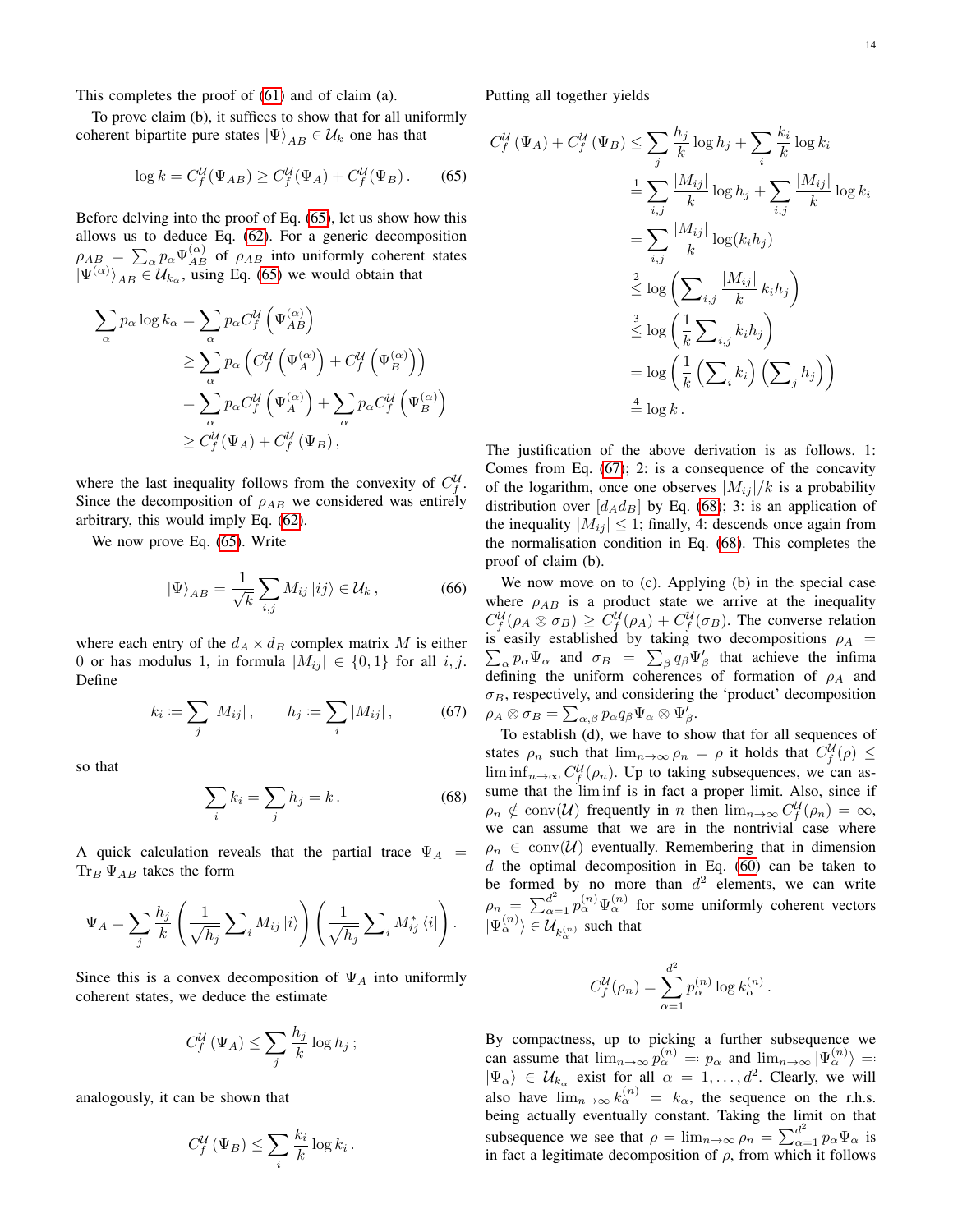that

$$
C_f^{\mathcal{U}}(\rho) \le \sum_{\alpha=1}^{d^2} p_\alpha \log k_\alpha
$$
  
= 
$$
\lim_{n \to \infty} \sum_{\alpha=1}^{d^2} p_\alpha^{(n)} \log k_\alpha^{(n)}
$$
  
= 
$$
\lim_{n \to \infty} C_f^{\mathcal{U}}(\rho_n),
$$

completing the proof.

Remark 8. The superadditivity of the standard coherence of formation was recently established in [\[44\]](#page-18-0), where a set of general conditions to determine superadditivity of convex roof coherence measures was also studied. However, due to the constrained nature of the convex roof that defines the uniform coherence of formation, the result in [\[44\]](#page-18-0) does not appear to be directly applicable here.

**Remark 9.** We suspect that  $C_f^{\mathcal{U}}$  is in fact continuous and even asymptotically continuous when finite, i.e. on  $\text{conv}(\mathcal{U})$ . However, we could not decide whether this is actually the case. In what follows we will only need the properties guaranteed by the above Proposition [22.](#page-12-7)

Before we close this section, we allow ourselves to present a simple yet general lower bound that – among other things – enables us to compute the uniform coherence of formation for all qubit states.

<span id="page-14-5"></span>Proposition 23. *For all states* ρ *it holds that*

<span id="page-14-1"></span>
$$
C_f^{\mathcal{U}}(\rho) \ge 2 \max_{i \ne j} |\rho_{ij}|.
$$
 (69)

*In particular, for all single-qubit states*

<span id="page-14-2"></span>
$$
\rho = \begin{pmatrix} p & z \\ z^* & 1 - p \end{pmatrix} \tag{70}
$$

*the uniform coherence of formation of Eq.* [\(60\)](#page-12-3) *evaluates to*

<span id="page-14-3"></span>
$$
C_f^{\mathcal{U}}(\rho) = \begin{cases} 2|z| & \text{if } |z| \le \min\{p, 1-p\}, \\ +\infty & \text{otherwise.} \end{cases} \tag{71}
$$

*Proof.* To prove [\(69\)](#page-14-1), take an arbitrary decomposition  $\rho =$  $\sum_{\alpha} p_{\alpha} \Psi_{\alpha}$ , where  $|\Psi_{\alpha}\rangle \in \mathcal{U}_{k_{\alpha}}$  for all  $\alpha$ . Consider two indices  $i \neq j$ , and write

$$
|\rho_{ij}| = \left| \sum_{\alpha} p_{\alpha} (\Psi_{\alpha})_{ij} \right|
$$
  
\n
$$
\leq \sum_{\alpha} p_{\alpha} |(\Psi_{\alpha})_{ij}|
$$
  
\n
$$
\frac{1}{\alpha} \sum_{\alpha: k_{\alpha} \geq 2} p_{\alpha} |(\Psi_{\alpha})_{ij}|
$$
  
\n
$$
\frac{2}{\alpha} \sum_{\alpha: k_{\alpha} \geq 2} p_{\alpha} \frac{1}{k_{\alpha}}
$$
  
\n
$$
\frac{3}{2} \sum_{\alpha: k_{\alpha} \geq 2} p_{\alpha} \log k_{\alpha}
$$
  
\n
$$
= \frac{1}{2} \sum_{\alpha} p_{\alpha} \log k_{\alpha}.
$$

Here, in step 1 we observed that only terms with  $k_{\alpha} \geq 2$ contribute to the sum, for step 2 we noted that those terms that do contribute do so with a coefficient  $1/k_{\alpha}$ , and in step 3

we applied the elementary inequality  $1/k \leq (\log k)/2$ , valid for all  $k > 2$ . Taking the infimum over all decompositions of  $\rho$  and the maximum over all pairs  $i \neq j$  yields the sought lower bound.

From [\(69\)](#page-14-1) it follows immediately that  $C_f^{\mathcal{U}}(\rho) \geq 2|z|$  for all qubit states parametrised as in [\(70\)](#page-14-2). To show that this lower bound is in fact tight, start by noting that if  $|z| > \min\{p, 1-p\}$ then by Lemma [20](#page-11-4) we have that  $\rho \notin \text{conv}(\mathcal{U})$ , i.e.  $C_f^{\mathcal{U}}(\rho) =$  $+\infty$ . Otherwise, proceeding as in the proof of Lemma [21](#page-12-2) we can write the decomposition

$$
\rho = 2|z| |\Psi_z\rangle\langle\Psi_z| + (p - |z|) |0\rangle\langle 0| + (1 - p - |z|) |1\rangle\langle 1| ,
$$
\n(72)

 $\frac{1}{2}\left( \left| 0\right\rangle +\frac{z^{\ast }}{\left\vert z\right\vert }% \right) \leq 1\text{.}$  $\left| \frac{z^*}{|z|} |1\rangle \right|$ , from which it follows that where  $|\Psi_z\rangle := \frac{1}{\sqrt{2}}$  $C_f^{\mathcal{U}}(\rho) \leq 2|z|$ . This completes the proof of [\(71\)](#page-14-3).  $\Box$ 

#### <span id="page-14-0"></span>*C. Coherence cost under PIO*

We are finally ready to prove the main result of this section.

<span id="page-14-4"></span>Theorem [4.](#page-3-5) *The PIO coherence cost is given by the uniform coherence of formation:*

$$
C_{c,\text{PIO}}(\rho) = C_f^{\mathcal{U}}(\rho) \tag{73}
$$

*for all states* ρ*.*

 $\Box$ 

*Proof of Theorem [4.](#page-3-5)* The argument is as usual composed of two parts: first we prove the achievability part (direct statement), then we show that what obtained is in fact the optimal rate (converse). While the direct statement follows some pretty standard arguments similar e.g. to those in [\[45\]](#page-18-1), establishing the converse is less straightforward. The reason of this is that we lack an indispensable tool to pursue the standard strategy, i.e. the asymptotic continuity of the uniform coherence of formation. Fortunately, we will see that superadditivity and lower semicontinuity as established by Proposition [22](#page-12-7) can serve the purpose just as well. As far as we know, this rather peculiar proof strategy has not been used before in quantum information theory.

We start by proving the direct statement: the uniform coherence of formation is an achievable rate for the dilution process. This part of the proof mimics similar standard arguments to show e.g. that the entanglement of formation is an upper bound on the entanglement cost. When  $\rho \notin \text{conv}(\mathcal{U})$  then  $C_f^{\mathcal{U}}(\rho) = +\infty$  and there is nothing to prove. We will therefore assume that  $\rho \in \text{conv}(\mathcal{U})$ . Our goal is to show that for all  $0 < \delta < 1$  and for all decompositions  $\rho = \sum_{\alpha=1}^{d^2} p_\alpha \Psi_\alpha$ with  $|\Psi_{\alpha}\rangle \in \mathcal{U}_{k_{\alpha}}$  the number  $r = \sum_{\alpha=1}^{d^2} p_{\alpha} \log \overline{k_{\alpha}} + \delta$  is an achievable rate.

We start by drawing *n* independent instances  $\alpha^n$  =  $(\alpha_1, \ldots, \alpha_n)$  of a discrete random variable whose probability distribution is  $p$ . By the law of large numbers, with probability  $P_{n,\delta'}$  approaching 1 as  $n \to \infty$ , each symbol  $\alpha \in [d^2]$  will appear in the sequence  $\alpha^n$  no more than  $n(p_\alpha + \delta)$  times, where  $0 < \delta' < 1$  will be fixed later. Since we admit an asymptotically vanishing error, we assume that the sequence  $\alpha^n$  satisfies this property, which we signify by calling it *strongly typical* [\[34,](#page-17-33) Definition 14.7.2]. We now construct the sequence of pure states  $\Psi_{\alpha_1}, \dots, \Psi_{\alpha_n}$  allowing for a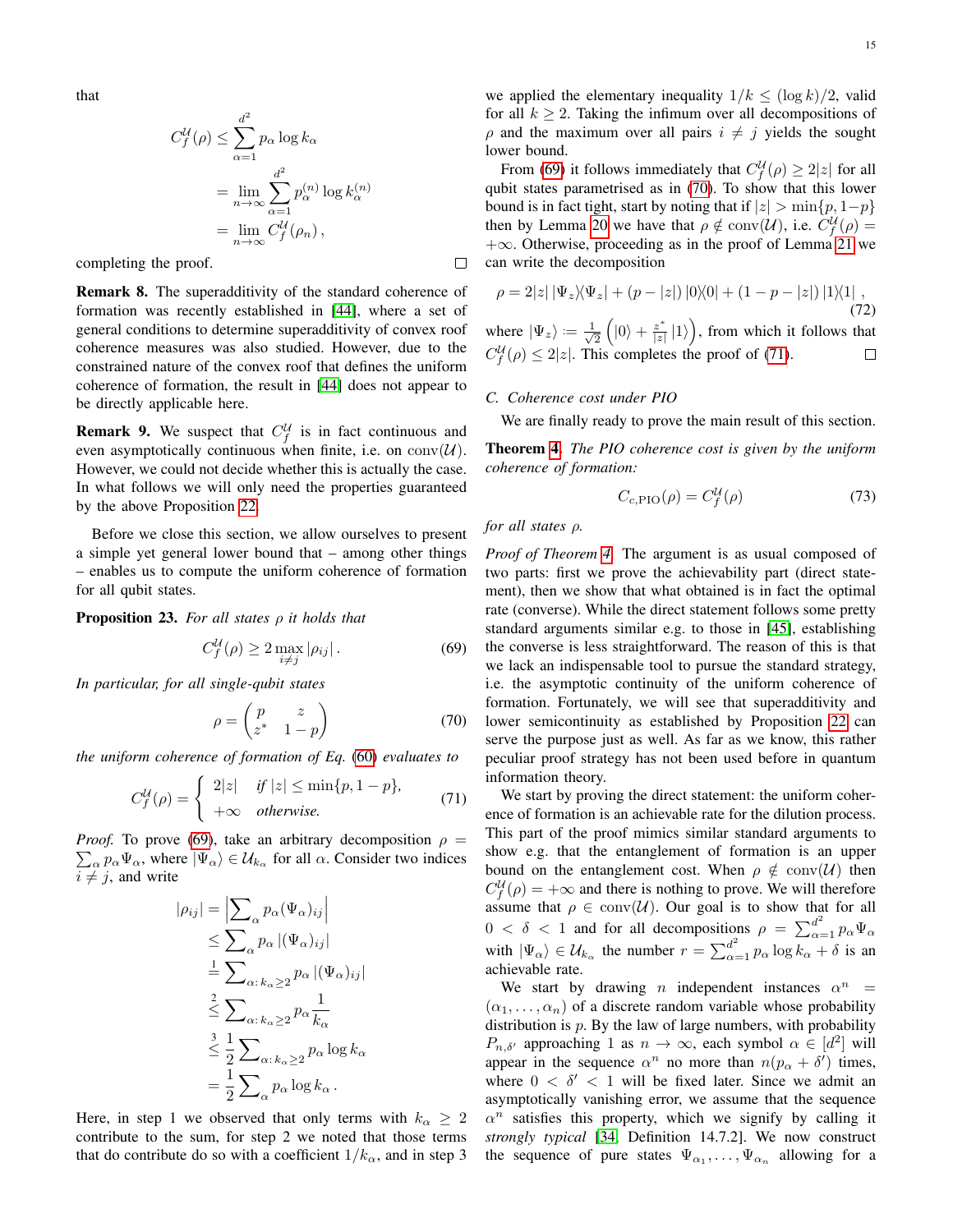small error; this can be done by first generating  $\sigma(\alpha^n)$  :=  $\bigotimes_{\alpha=1}^{d^2} \Psi_{\alpha}^{\otimes \lfloor n(p_{\alpha}+\delta') \rfloor}$ , and then rearranging or discarding the subsystems (which are allowed operations in the PIO setting). Thanks to Lemma [24](#page-14-4) we know that a state  $\omega(\alpha|\alpha^n) \approx_{\epsilon_\alpha(n)}$  $\Psi_{\alpha}^{\otimes [n(p_{\alpha}+\delta')]}\right.$  can be obtained via PIO by consuming no more than  $n(p_\alpha + \delta')$  (log  $k_\alpha + \delta'$ ) coherence bits. The approximation error  $\epsilon_{\alpha}(n)$  satisfies  $\lim_{n\to\infty} \epsilon_{\alpha}(n) = 0$  for all  $\alpha \in [d^2]$ . Observe that as long as  $\alpha^n$  is strongly typical,  $\epsilon_{\alpha}(n)$  depends only on the symbol  $\alpha \in [d^2]$  and not on the whole sequence  $\alpha^n$ . Setting  $\epsilon(n) := \sum_{\alpha=1}^{d^2} \epsilon_\alpha(n)$ , thanks to the fact that  $\alpha$  has a finite range we also get that  $\lim_{n\to\infty} \epsilon(n) = 0$ .

By rearranging and discarding subsystems we can now go from the state  $\omega(\alpha^n) := \bigotimes_{\alpha=1}^{d^2} \omega(\alpha|\alpha^n) \approx_{\epsilon(n)} \sigma(\alpha^n)$  to some  $\tau(\alpha^n) \approx_{\epsilon(n)} \Psi_{\alpha_1} \otimes \ldots \otimes \Psi_{\alpha_n}$ . The total cost of this protocol is upper bounded by

$$
n \sum_{\alpha=1}^{d^2} (p_{\alpha} + \delta') (\log k_{\alpha} + \delta')
$$
  
\n
$$
\leq n \left( \sum_{\alpha=1}^{d^2} p_{\alpha} \log k_{\alpha} + \delta' (d^2 (\log d + 1) + 1) \right)
$$
  
\n
$$
\leq n \left( \sum_{\alpha=1}^{d^2} p_{\alpha} \log k_{\alpha} + \delta \right)
$$
  
\n
$$
= nr,
$$

where in the last line we picked  $\delta' := \delta/(d^2(\log d + 1) + 1)$ sufficiently small as a function of  $\delta$ . Forgetting the sequence  $\alpha^n$ , which is however known to be strongly typical, we obtain a state

$$
\omega_{n,\delta'} := \sum_{\alpha^n \in \mathcal{T}_{n,\delta'}} p^n(\alpha^n | \mathcal{T}_{n,\delta'}) \omega(\alpha^n)
$$

$$
\approx_{\epsilon(n)} \sum_{\alpha^n \in \mathcal{T}_{n,\delta'}} p^n(\alpha^n | \mathcal{T}_{n,\delta'}) \Psi_{\alpha_1} \otimes \ldots \otimes \Psi_{\alpha_n}
$$

$$
=:\tau_{n,\delta'},
$$

where we denoted with  $p^{n}(\alpha^{n} | \mathcal{T}_{n,\delta})$  the conditional probability distribution of  $\alpha^n$  in the strongly typical set  $\mathcal{T}_{n,\delta'}$ . Since this set contains asymptotically almost all the probability, i.e.  $\lim_{n\to\infty} p^n \left( \mathcal{T}_{n,\delta'} \right) = 1$  for all  $\delta' > 0$  [\[34,](#page-17-33) Property 14.7.2], it is not difficult to verify that

$$
\tau_{n,\delta'} \approx_{\epsilon'(n)} \sum_{\alpha^n} p^n(\alpha^n) \Psi_{\alpha_1} \otimes \ldots \otimes \Psi_{\alpha_n} = \rho^{\otimes n}
$$

where  $\lim_{n\to\infty} \epsilon'(n) = 0$ . This concludes the proof of the direct statement.

As we discussed above, the converse makes heavy use of the the properties of the uniform coherence of formation we established in Proposition [22.](#page-12-7) We have to show that  $C_{c,\text{PIO}}(\rho) \ge C_f^{\mathcal U}(\rho)$  for all states  $\rho$ . First of all, if  $\rho \notin \text{conv}(\mathcal U)$ and thus  $C_f^{\mathcal{U}}(\rho) = +\infty$  then  $\rho$  lies at a nonzero distance from the compact set  $conv(U)$ . Since by applying PIO to a maximally coherent state one cannot go outside of  $conv(U)$ by Lemma [19,](#page-11-3) even formation of a single copy of  $\rho$  with vanishing error is impossible with PIO in this case. Hence,  $C_{c, \text{PIO}}(\rho) = +\infty$ , confirming the inequality.

From now on we shall therefore assume that  $\rho \in \text{conv}(\mathcal{U})$ and thus  $C_f^{\mathcal{U}}(\rho) \leq \log d$ . Let  $(\Lambda_n)_{n \in \mathbb{N}}$  be a sequence of PIO protocols such that the output states  $\sigma_n = \sigma_n^{A_1...A_n}$  :=  $\Lambda_n\left(\Psi_{2\lfloor rn\rfloor}\right)$  satisfy

$$
\lim_{n} \left\| \sigma_n^{A_1...A_n} - \bigotimes_{i=1}^n \rho^{A_i} \right\|_1 = 0,
$$

where we denoted with  $A_1, \ldots, A_n$  the output systems. This amounts to saying that  $r$  is an achievable rate for the formation of  $\rho$  under PIO. Calling  $\sigma_n^{(i)}$  the reduced state of  $\sigma_n$  on the subsystem  $A_i$ , we now write

$$
\lfloor rn \rfloor \stackrel{1}{=} C_f^{\mathcal{U}} \left( \Psi_{2\lfloor rn \rfloor} \right) \n\stackrel{2}{\geq} C_f^{\mathcal{U}} \left( \sigma_n \right) \n\stackrel{3}{\geq} \sum_{i=1}^n C_f^{\mathcal{U}} \left( \sigma_n^{(i)} \right),
$$

where step 1 follows from because  $C_f^{\mathcal{U}}(\Psi_k) = \log k$  for all uniformly coherent states  $\Psi_k$  of size k, step 2 comes from the monotonicity of  $C_f^{\mathcal{U}}$  under PIO (Proposition [22\(](#page-12-7)a)), and finally step 3 derives from its superadditivity (Proposition [22\(](#page-12-7)b)).

The above inequality tells us that for all  $n$  one can pick an index  $1 \leq i_n \leq n$  such that  $\omega_n := \sigma_n^{(i_n)}$  satisfies

$$
C_f^{\mathcal{U}}(\omega_n) \le \frac{\lfloor rn \rfloor}{n}
$$

.

Note that that by monotonicity of the trace norm under partial trace one has that

$$
\lim_{n \to \infty} ||\omega_n - \rho||_1
$$
\n
$$
= \lim_{n \to \infty} ||\text{Tr}_{A_1...A_{i-1}A_{i+1}...A_n} [\sigma_n^{A_1...A_n}] - \rho||_1
$$
\n
$$
= \lim_{n \to \infty} ||\text{Tr}_{A_1...A_{i-1}A_{i+1}...A_n} [\sigma_n^{A_1...A_n} - \bigotimes_{i=1}^n \rho^{A_i}]||_1
$$
\n
$$
\leq \lim_{n \to \infty} ||\sigma_n^{A_1...A_n} - \bigotimes_{i=1}^n \rho^{A_i}||_1
$$
\n
$$
= 0.
$$

Employing the lower semicontinuity of  $C_f^{\mathcal{U}}$  (Proposition [22\(](#page-12-7)d)) yields

$$
C_f^{\mathcal{U}}(\rho) \le \liminf_{n \to \infty} C_f^{\mathcal{U}}(\omega_n) \le \liminf_{n \to \infty} \frac{\lfloor rn \rfloor}{n} = r,
$$

which shows that an achievable rate  $r$  cannot be larger than the uniform coherence of formation, completing the proof.  $\Box$ 

Remark 10. The above proof strategy actually shows that in any resource theory *all normalised, lower semicontinuous, superadditive monotones lower bound the dilution cost* on all states.

**Remark 11.** As we have seen, our proof actually tells us more about PIO coherence dilution than what was stated in Theorem [4.](#page-3-5) Namely, it follows from Lemma [19](#page-11-3) that when  $\rho \notin \text{conv}(\mathcal{U})$  (and thus  $C_f^{\mathcal{U}}(\rho) = \infty$ ) it is not possible to generate even a single copy of  $\rho$  from an unlimited supply of uniformly coherent states with vanishing error.

Remark 12. Theorem [4](#page-3-5) combined with Proposition [22\(](#page-12-7)c) shows in particular that the coherence cost under PIO is fully additive. That is, an asymptotically optimal protocol to construct a composite state  $\rho \otimes \sigma$  via PIO coherence dilution consists in creating  $\rho$  and  $\sigma$  separately. This in fact shows that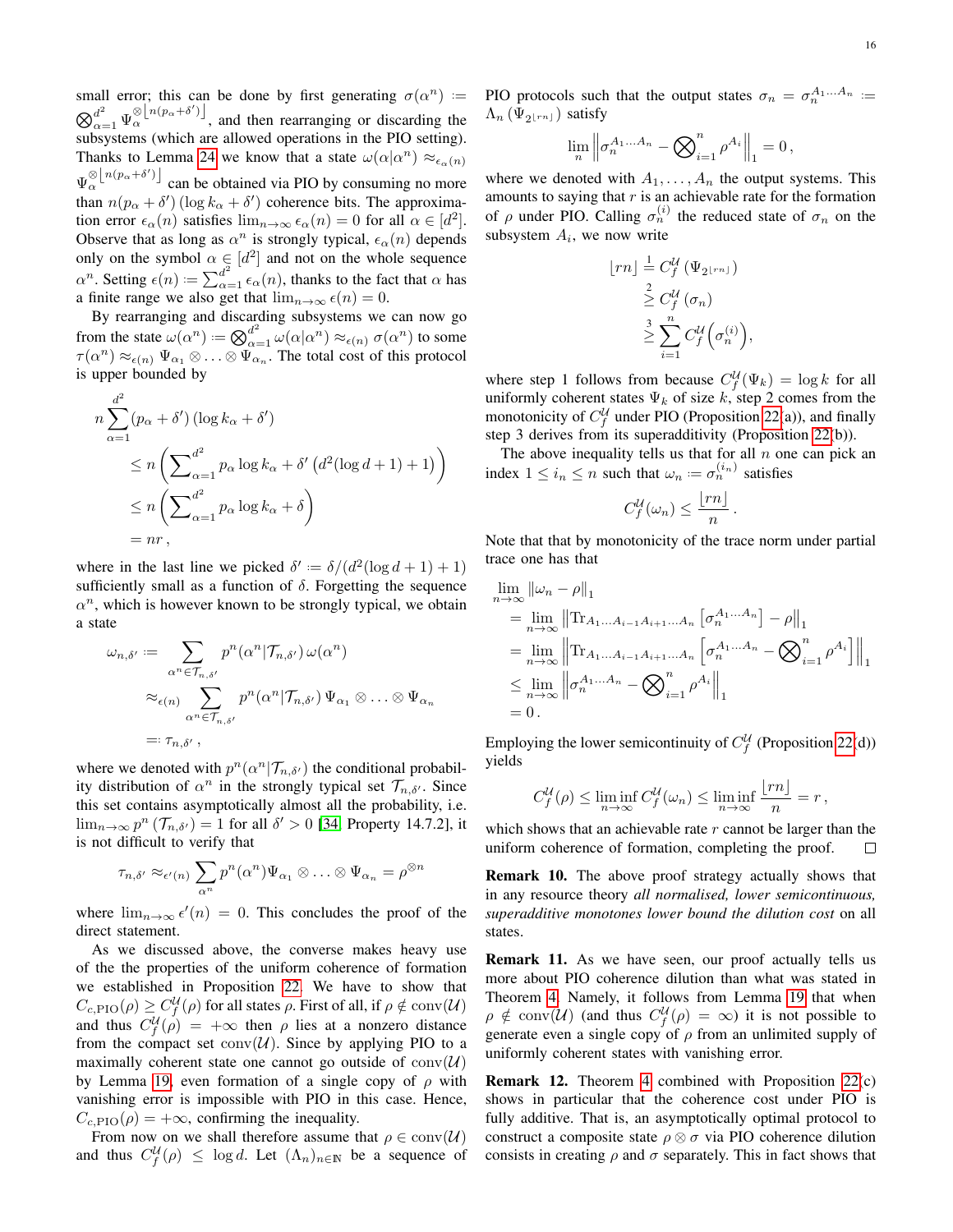*all* coherence measures in Table [I](#page-1-0) are fully additive! Observe that statements of this kind are not known to hold in general in entanglement theory [\[46\]](#page-18-2).

Among the many consequences of Theorem [4,](#page-3-5) one seems to us particularly surprising. Namely, one can show that there exists *abyssally bound coherence* under PIO, that is, there are states with zero PIO distillable coherence yet *infinite* PIO coherence cost. This particularly degenerate form of bound coherence is the signature of the extreme irreversibility of the resource theory of coherence under PIO.

Corollary 23. *Any qubit state as in Eq.* [\(70\)](#page-14-2) *that satisfies* min{p, 1−p} < |z| < p p(1 − p) *is abyssally bound coherent under PIO, namely*

$$
C_{d,\text{PIO}}(\rho) = 0 \quad \text{and} \quad C_{c,\text{PIO}}(\rho) = +\infty. \tag{74}
$$

*Proof.* Using Proposition [23](#page-14-5) it is immediate to see that such a state has infinite uniform coherence of formation and thus infinite PIO coherence cost by Theorem [4.](#page-3-5) On the other hand, its quintessential coherence vanishes because it is a non-pure qubit state, making it PIO bound coherent by Theorem [3.](#page-3-4)  $\Box$ 

For an explicit numerical example of an abyssally bound coherent state, take e.g.

$$
\rho_0 := \begin{pmatrix} 2/3 & 2/5 \\ 2/5 & 1/3 \end{pmatrix} . \tag{75}
$$

# VII. DISCUSSION AND CONCLUSIONS

<span id="page-16-0"></span>We presented a general quantitative theory of coherence manipulation under strictly incoherent and physically incoherent operations in the asymptotic regime. We derived a simple analytical formula to compute the SIO/PIO distillable coherence on all finite-dimensional states in terms of the so-called quintessential coherence, thus extending the results of [\[23\]](#page-17-22). Among other things, our construction shows that the optimal SIO distillation protocol can in fact be chosen within the much more restricted class of PIO. Since these operations are amenable to experimental implementations, our findings are likely to play a significant role in the near-term practice of quantum coherence manipulation. Our second result deals again with PIO, but in the somewhat complementary scenario of coherence dilution. We established a single-letter formula for the PIO coherence cost of all states: this is given by a convex-roof construction similar to that of the coherence of formation, which we dubbed uniform coherence of formation. A remarkable consequence of our analysis is that there is a set of nonzero volume entirely composed of states with finite PIO coherence cost. This can be interpreted by thinking of PIO as some intrinsically noisy operations; while coherence distillation requires noise subtraction and is thus often impossible, coherence dilution aims to produce (possibly) noisy states and can therefore become feasible. On the other hand, we have also uncovered the curious phenomenon of abyssally bound coherence under PIO, i.e. the existence of states with vanishing PIO distillable coherence that however have infinite PIO coherence cost.

In proving the above results we have introduced a number of novel techniques that may be of independent interest. First, to upper bound the SIO/IO distillation rates we constructed an entire family of new SIO monotones. In a *tour de force* of linear algebra and probability theory that involves – among other things – Geršgorin's circle theorem and a tweaked asymptotic equipartition property, we showed that their many properties make them powerful tools to investigate SIO. To analyse PIO coherence dilution we defined and studied the many properties of the uniform coherence of formation, most notably its superadditivity. To tackle the proof of the converse statement in absence of asymptotic continuity, we devised an alternative strategy that relying mainly on superadditivity and lower semicontinuity may carry over to other resource theories.

In conclusion, our findings complete the theoretical picture of asymptotic coherence manipulation under the classes of operations MIO/DIO/IO/SIO/PIO, solving some of the most pressing open problems. However, in the quest for a fullyfledged theory of quantum coherence manipulation the following outstanding questions seem important to us. (1) How do our results extend to other classes of incoherent operations, such as GIO and FIO considered in [\[18\]](#page-17-17)? (2) Is it possible to activate SIO/PIO bound coherent states by means of catalysts, as is the case for entanglement theory [\[47\]](#page-18-3)? (3) What is the smallest physically meaningful set of operations that allows for coherence distillation [\[23\]](#page-17-22)? (4) Can SIO simulate any quantum channel, provided that one is given a sufficiently large maximally coherent state to consume as a resource? Recently, it has been observed that the answer to this question is affirmative for the class IO [\[48\]](#page-18-4), [\[49\]](#page-18-5). Our results instead imply that PIO simulation of certain channels is *impossible*: by Lemma [19,](#page-11-3) a channel that does not preserve the convex hull conv $(\mathcal{U})$  of uniformly coherent states cannot be simulated via PIO, even if one allows for an arbitrarily large maximally coherent state to be consumed as a resource. In particular, this implies that the only unitaries that can be simulated in this way are trivially incoherent unitaries, in stark contrast with the case of IO [\[48\]](#page-18-4). Finally, and related to this, we want to advertise as an outstanding question of mathematical interest (5) the membership problem for the set  $conv(\mathcal{U})$  of states with a finite PIO coherence cost, beyond the qubit case. We do not yet know, for instance, whether it can be decided efficiently in general by checking some finite set of conditions, as is the case for qubit states (Proposition [23\)](#page-14-5).

# APPENDIX A

## PIO COHERENCE COST OF UNIFORMLY COHERENT STATES

Lemma 24. *The PIO coherence cost of a uniformly coherent state*  $\Psi_k \in \mathcal{U}_k$  *is no larger than* 

<span id="page-16-1"></span>
$$
C_{c,\text{PIO}}(\Psi_k) \le \log k = C_f^{\mathcal{U}}(\Psi_k). \tag{76}
$$

Remark 13. It is easy to show that the l.h.s. and r.h.s. of [\(76\)](#page-16-1) in fact coincide. This follows e.g. from the fact that the IO coherence cost of  $\Psi_k$  is exactly log k [\[19\]](#page-17-18), other than from our Theorem [4.](#page-3-5)

*Proof of Lemma* [24.](#page-14-4) If  $\log k$  is an integer there is nothing to prove, because by relabelling the basis vectors one can transform  $n \log k$  copies of  $\Psi_2$  into exactly n copies of  $\Psi_k$ with no error. Since binary logarithms of integers are either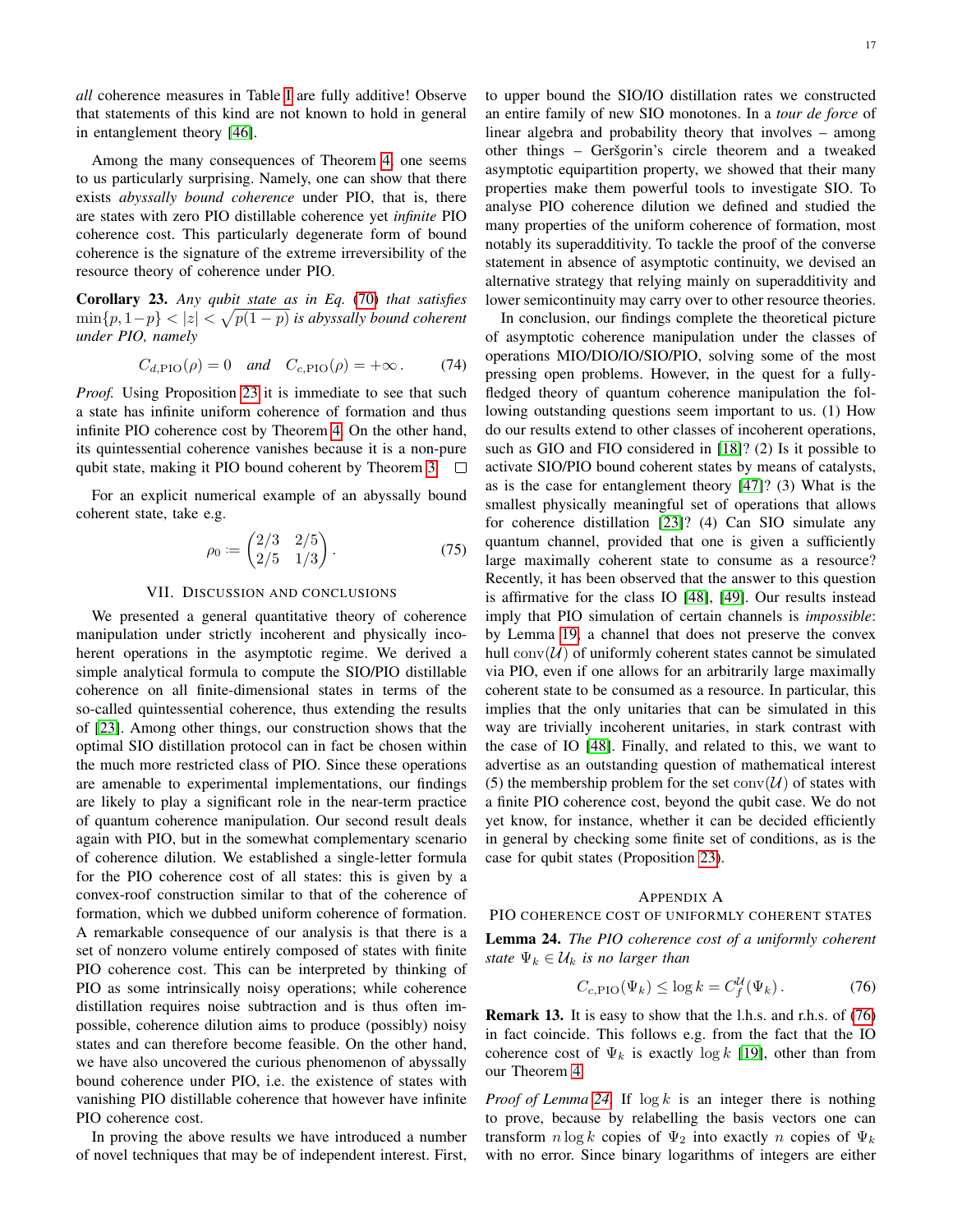integer or irrational, we can henceforth assume that  $\log k$  be irrational. For some fixed  $\delta, \epsilon > 0$  and sufficiently large *n*, we proceed to show that it is possible to convert  $\left|n(\log k + \delta)\right|$ independent copies of the coherence bit  $\Psi_2$  into n copies of  $\Psi_k$  with an error at most  $\epsilon$ .

Using the fact that the sequence  $({nx})_{n\in\mathbb{N}}$  of fractional parts of the integer multiples of a fixed irrational number forms a dense subset of  $[0, 1)$ , it is not too difficult to show that eventually in  $n$  one can pick integers  $M, N$  such that

$$
n\log k \le M + \log\left(1 - \frac{\epsilon}{2}\right) \le N\log k \le M \le n(\log k + \delta). \tag{77}
$$

Clearly, one has  $M = \lfloor N \log k \rfloor$ ; moreover, it also holds that  $N \geq n$ . Now, up to discarding some subsystems we can assume that our initial state is of the form  $\Psi_{2}^{\otimes M}$ . Let us decompose the corresponding Hilbert space  $(\mathbb{C}^2)^{\otimes M}$  as a direct sum of the subspace  $H_0$  spanned by the first  $k^N \leq 2^M$  vectors of the computational basis and its orthogonal complement  $H_1$ . Call  $\Pi_0$  and  $\Pi_1$  the projectors onto those subspaces. Observe that

$$
\operatorname{Tr}\left[\Pi_0 \Psi_2^{\otimes M}\right] = \frac{k^N}{2^M} \ge 1 - \frac{\epsilon}{2};
$$

moreover,  $\Pi_0 \ket{\Psi_2}^{\otimes M}$  is equivalent to  $\ket{\Psi_k}^N$  up to relabelling of the basis vectors. Since the probability of the PIO measurement  $\{\Pi_0, \Pi_1\}$  yielding the outcome 0 is at least  $1-\epsilon/2$ , performing said measurement and outputting a junk state in case it does not succeed produces the state  $\Psi_k^{\otimes N}$  with error at most  $\epsilon$  as measured by the trace norm. Discarding some output states we finally arrive at  $\Psi_k^{\otimes n}$ , as claimed.  $\Box$ 

# ACKNOWLEDGEMENTS

I thank Gerardo Adesso, Guillaume Aubrun, Benjamin Morris, and especially Martin Plenio, Bartosz Regula and Andreas Winter for many insightful discussions on the topic of coherence. I am also grateful to Violetta Valéry for inspiration. Finally, I acknowledge financial support from the European Research Council (ERC) under the Starting Grant GQCOP (Grant No. 637352).

#### **REFERENCES**

- <span id="page-17-0"></span>[1] F.G.S.L. Brandão and G. Gour. Reversible framework for quantum resource theories. *Phys. Rev. Lett.*, 115:070503, 2015.
- <span id="page-17-1"></span>[2] E. Chitambar and G. Gour. Quantum resource theories. *Preprint arXiv:1806.06107*, 2018.
- <span id="page-17-2"></span>[3] J. Åberg. Quantifying superposition. *Preprint arXiv:quant-ph/0612146*, 2006.
- <span id="page-17-3"></span>[4] T. Baumgratz, M. Cramer, and M.B. Plenio. Quantifying coherence. *Phys. Rev. Lett.*, 113:140401, 2014.
- <span id="page-17-4"></span>[5] F. Levi and F. Mintert. A quantitative theory of coherent delocalization. *New J. Phys.*, 16(3):033007, 2014.
- <span id="page-17-5"></span>[6] A. Winter and D. Yang. Operational resource theory of coherence. *Phys. Rev. Lett.*, 116:120404, 2016.
- <span id="page-17-6"></span>[7] A. Streltsov, G. Adesso, and M.B. Plenio. Colloquium: Quantum coherence as a resource. *Rev. Mod. Phys.*, 89:041003, 2017.
- <span id="page-17-7"></span>[8] C.H. Bennett, G. Brassard, S. Popescu, B. Schumacher, J.A. Smolin, and W.K. Wootters. Purification of noisy entanglement and faithful teleportation via noisy channels. *Phys. Rev. Lett.*, 76:722–725, 1996.
- <span id="page-17-8"></span>[9] R. Horodecki, P. Horodecki, M. Horodecki, and K. Horodecki. Quantum entanglement. *Rev. Mod. Phys.*, 81:865–942, 2009.
- <span id="page-17-9"></span>[10] C.E. Shannon. A mathematical theory of communication. *Bell Syst. Tech. J.*, 27(3):379–423.
- <span id="page-17-10"></span>[11] T. Biswas, M. García Díaz, and A. Winter. Interferometric visibility and coherence. *Proc. Royal Soc. A*, 473(2203):20170170, 2017.
- <span id="page-17-11"></span>[12] J. Åberg. Subspace preservation, subspace locality, and gluing of completely positive maps. *Ann. Phys.*, 313(2):326–367, 2004.
- <span id="page-17-12"></span>[13] E. Chitambar and G. Gour. Critical examination of incoherent operations and a physically consistent resource theory of quantum coherence. *Phys. Rev. Lett.*, 117:030401, 2016.
- <span id="page-17-13"></span>[14] E. Chitambar and G. Gour. Comparison of incoherent operations and measures of coherence. *Phys. Rev. A*, 94:052336, 2016.
- <span id="page-17-14"></span>[15] I. Marvian and R.W. Spekkens. How to quantify coherence: distinguishing speakable and unspeakable notions. *Phys. Rev. A*, 94:052324, 2016.
- <span id="page-17-15"></span>[16] B. Yadin, J. Ma, D. Girolami, M. Gu, and V. Vedral. Quantum processes which do not use coherence. *Phys. Rev. X*, 6:041028, 2016.
- <span id="page-17-16"></span>[17] G. Gour and R.W. Spekkens. The resource theory of quantum reference frames: manipulations and monotones. *New J. Phys.*, 10(3):033023, 2008.
- <span id="page-17-17"></span>[18] J.I. de Vicente and A. Streltsov. Genuine quantum coherence. *J. Phys. A*, 50(4):045301, 2016.
- <span id="page-17-18"></span>[19] X. Yuan, H. Zhou, Z. Cao, and X. Ma. Intrinsic randomness as a measure of quantum coherence. *Phys. Rev. A*, 92:022124, 2015.
- <span id="page-17-19"></span>[20] M. Horodecki, P. Horodecki, and R. Horodecki. Mixed-state entanglement and distillation: Is there a "bound" entanglement in nature? *Phys. Rev. Lett.*, 80:5239–5242, 1998.
- <span id="page-17-20"></span>[21] E. Chitambar. Dephasing-covariant operations enable asymptotic reversibility of quantum resources. *Phys. Rev. A*, 97:050301, 2018.
- <span id="page-17-21"></span>[22] Q. Zhao, Y. Liu, X. Yuan, E. Chitambar, and A. Winter. One-shot coherence distillation: The full story. *Preprint arXiv:1808.01885*, 2018.
- <span id="page-17-22"></span>[23] L. Lami, B. Regula, and G. Adesso. Generic bound coherence under strictly incoherent operations. *Phys. Rev. Lett.*, 122:150402, 2019.
- <span id="page-17-23"></span>[24] S. Du, Z. Bai, and Y. Guo. Conditions for coherence transformations under incoherent operations. *Phys. Rev. A*, 91:052120, 2015.
- <span id="page-17-24"></span>[25] G. Torun, L. Lami, G. Adesso, and A. Yildiz. Optimal distillation of quantum coherence with reduced waste of resources. *Phys. Rev. A*, 99:012321, 2019.
- <span id="page-17-25"></span>[26] K. Fang, X. Wang, L. Lami, B. Regula, and G. Adesso. Probabilistic distillation of quantum coherence. *Phys. Rev. Lett.*, 121:070404, 2018.
- <span id="page-17-26"></span>[27] B. Regula, K. Fang, X. Wang, and G. Adesso. One-shot coherence distillation. *Phys. Rev. Lett.*, 121:010401, 2018.
- <span id="page-17-27"></span>[28] B. Regula, L. Lami, and A. Streltsov. Nonasymptotic assisted distillation of quantum coherence. *Phys. Rev. A*, 98:052329, 2018.
- <span id="page-17-28"></span>[29] M. Ringbauer, T.R. Bromley, M. Cianciaruso, L. Lami, W.Y.S. Lau, G. Adesso, A.G. White, A. Fedrizzi, and M. Piani. Certification and quantification of multilevel quantum coherence. *Phys. Rev. X*, 8:041007, 2018.
- <span id="page-17-29"></span>[30] N. Datta. Min- and max-relative entropies and a new entanglement monotone. *IEEE Trans. Inf. Theory*, 55(6):2816–2826, 2009.
- <span id="page-17-30"></span>[31] S. Geršgorin. Über die Abgrenzung der Eigenwerte einer Matrix. Izv. *Akad. Nauk. S.S.S.R.*, 7:749–754, 1931.
- <span id="page-17-31"></span>[32] R.A. Horn and C.R. Johnson. *Matrix Analysis*. Cambridge University Press, 1990.
- <span id="page-17-32"></span>[33] A. Winter. Coding theorem and strong converse for quantum channels. *IEEE Trans. Inf. Theory*, 45(7):2481–2485, 1999.
- <span id="page-17-33"></span>[34] M.M. Wilde. *Quantum Information Theory*. Cambridge University Press, 2nd edition, 2017.
- <span id="page-17-34"></span>[35] R. Renner. *Security of quantum key distribution*. PhD thesis, ETH Zurich, 2005. Preprint arXiv:quant-ph/0512258.
- <span id="page-17-35"></span>[36] C.A. Fuchs and J. van de Graaf. Cryptographic distinguishability measures for quantum-mechanical states. *IEEE Trans. Inf. Theory*, 45(4):1216–1227, 1999.
- <span id="page-17-36"></span>[37] M.A. Nielsen and I.L. Chuang. *Quantum Computation and Quantum Information: 10th Anniversary Edition*. Cambridge University Press, Cambridge, 2010.
- <span id="page-17-37"></span>[38] A.V. Thapliyal and J.A. Smolin. Multipartite entanglement gambling: The power of asymptotic state transformations assisted by a sublinear amount of quantum communication. *Phys. Rev. A*, 68:062324, 2003.
- <span id="page-17-38"></span>[39] P.W. Shor, J.A. Smolin, and B.M. Terhal. Nonadditivity of bipartite distillable entanglement follows from a conjecture on bound entangled Werner states. *Phys. Rev. Lett.*, 86:2681–2684, 2001.
- <span id="page-17-39"></span>[40] F.G.S.L. Brandão and M.B. Plenio. Entanglement theory and the second law of thermodynamics. *Nat. Phys.*, 4:873 EP –, 2008.
- <span id="page-17-40"></span>[41] F.G.S.L. Brandão and M.B. Plenio. A reversible theory of entanglement and its relation to the second law. *Commun. Math. Phys.*, 295(3):829– 851, 2010.
- <span id="page-17-41"></span>[42] N. Johnston, C.-K. Li, S. Plosker, Y.-T. Poon, and B. Regula. Evaluating the robustness of k-coherence and k-entanglement. *Phys. Rev. A*, 98:022328, 2018.
- <span id="page-17-42"></span>[43] A. Uhlmann. Entropy and optimal decompositions of states relative to a maximal commutative subalgebra. *Open Syst. Inf. Dyn.*, 5(3):209–228, 1998.